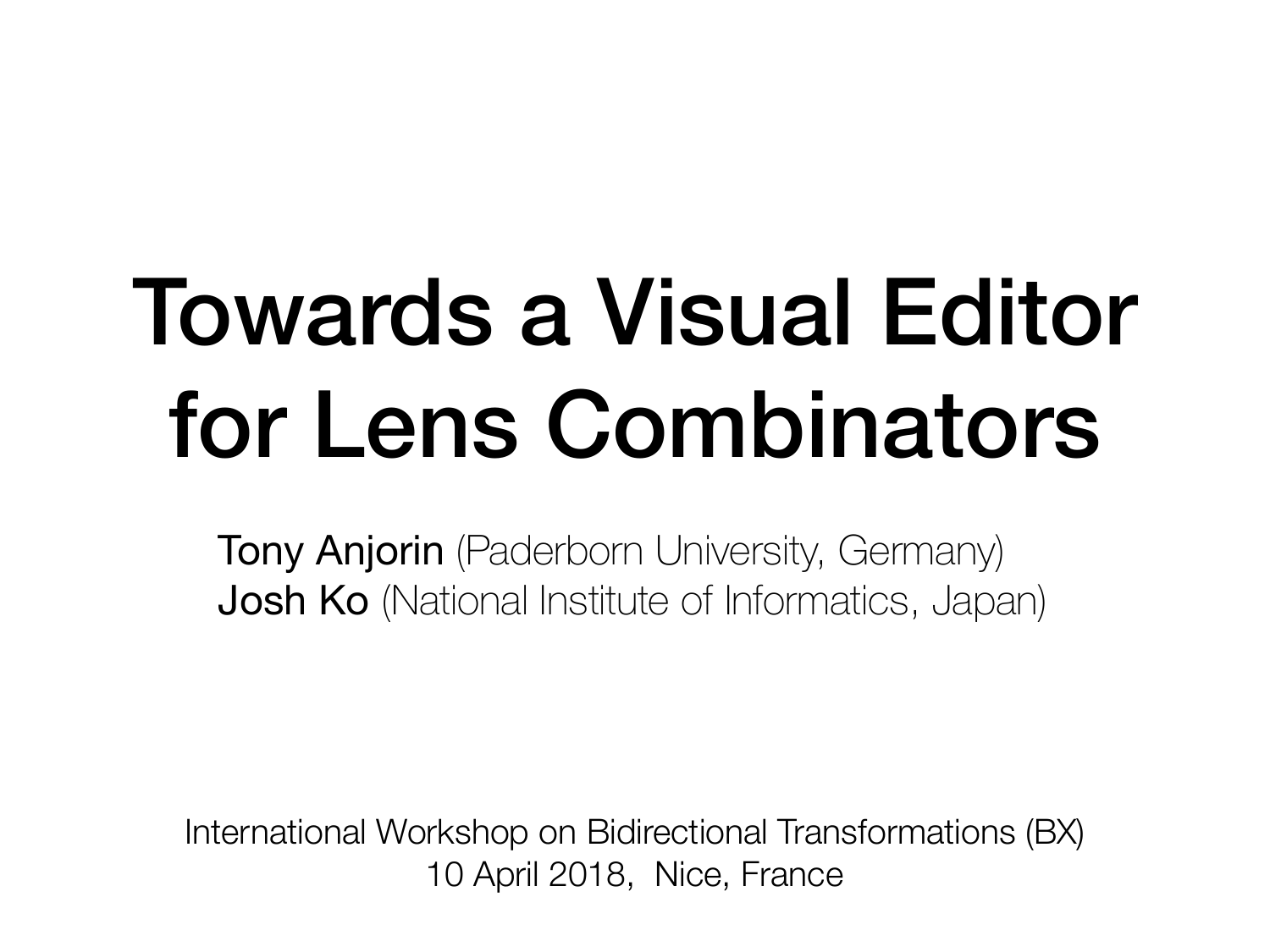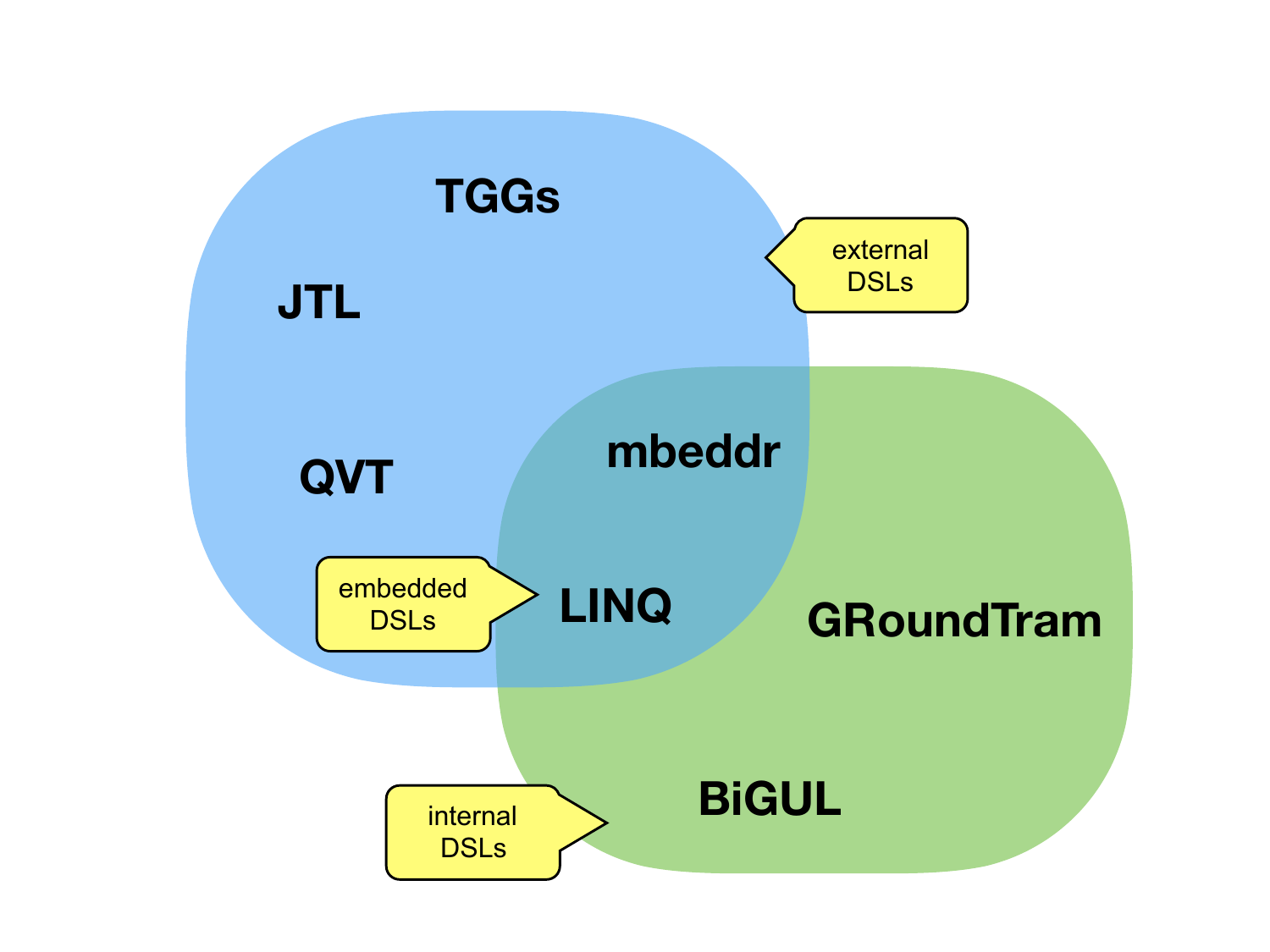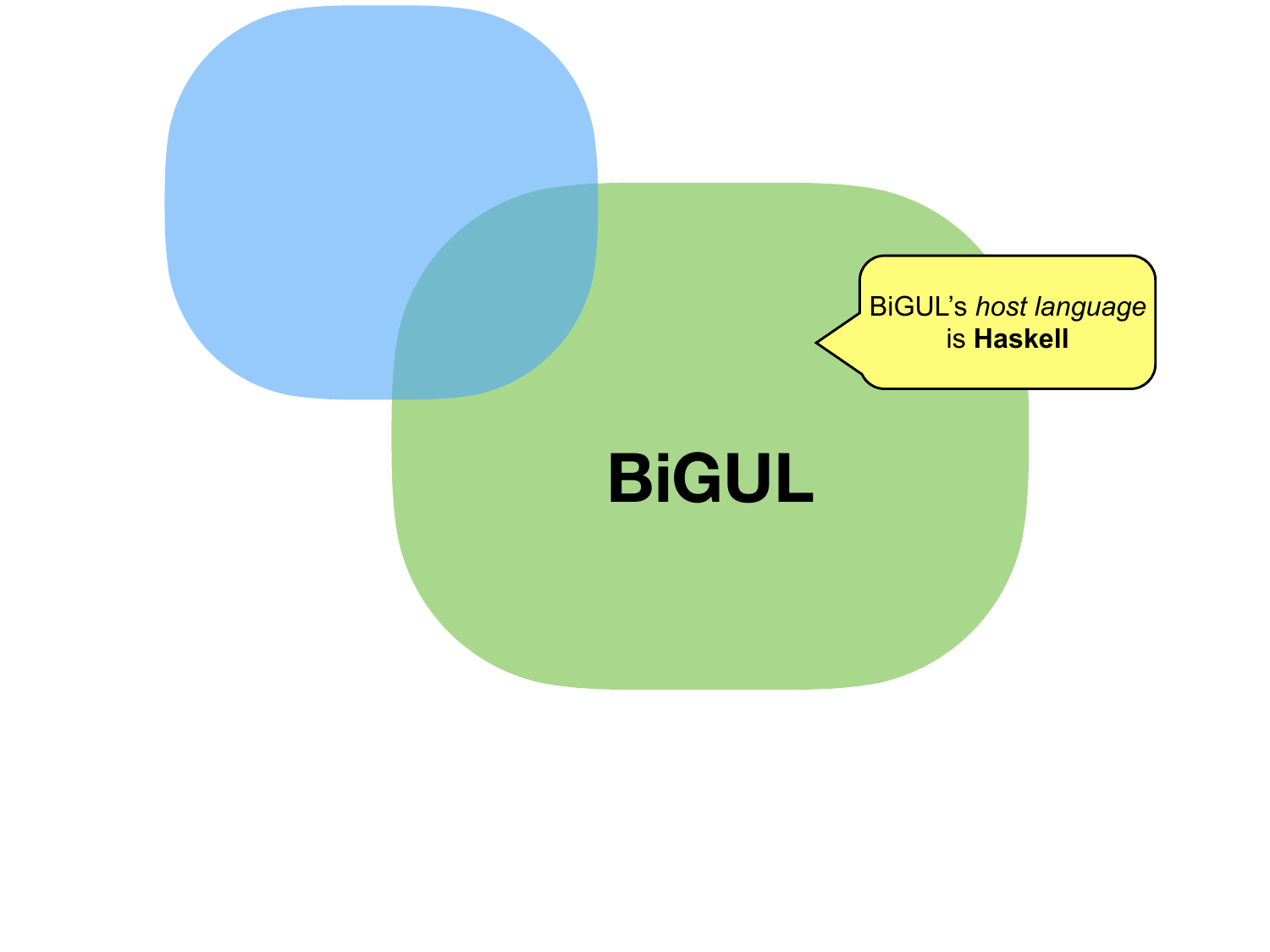#### TIOBE Index for March 2018

**https://www.tiobe.com/tiobe-index/**

**Others** 55%

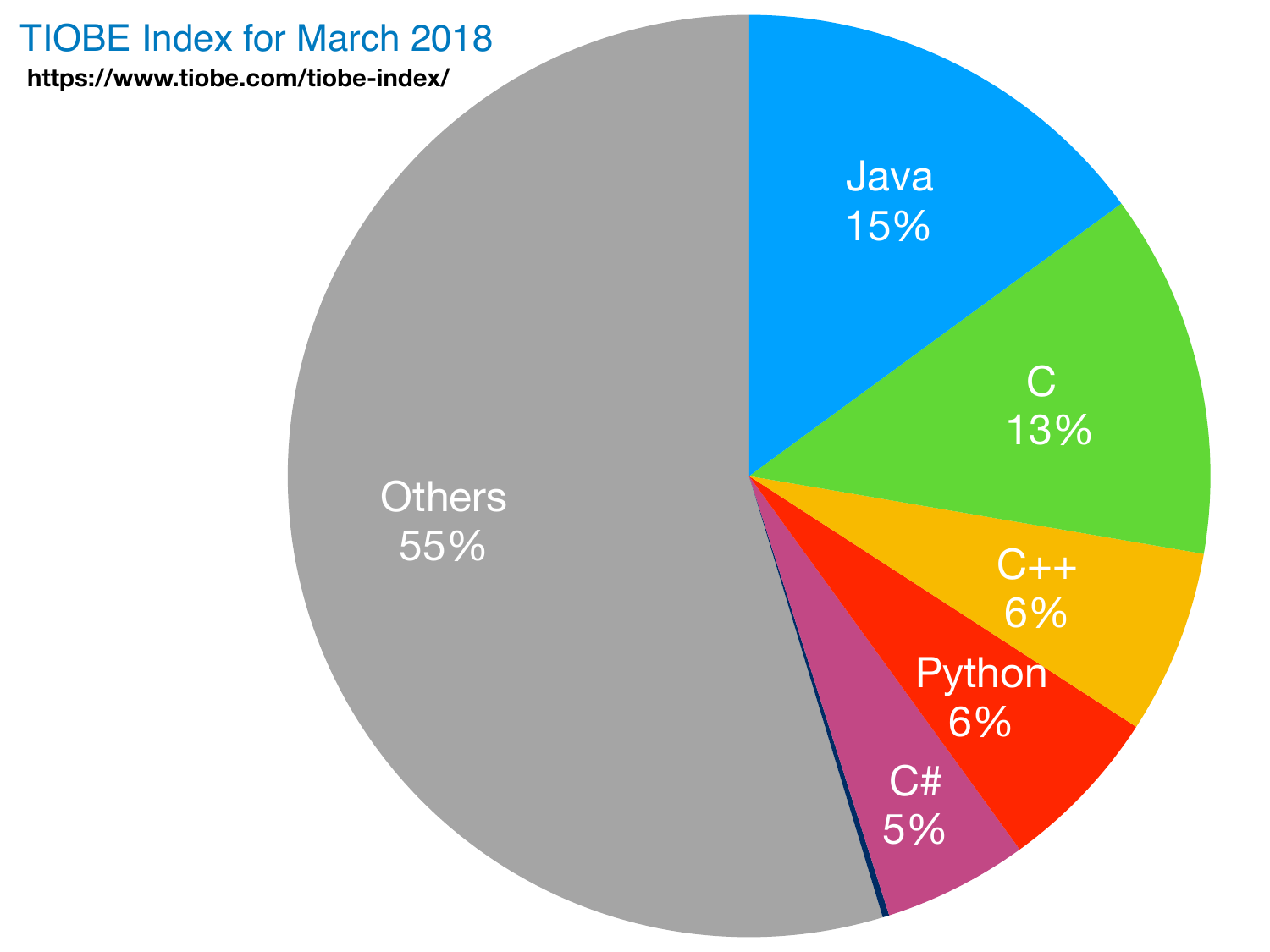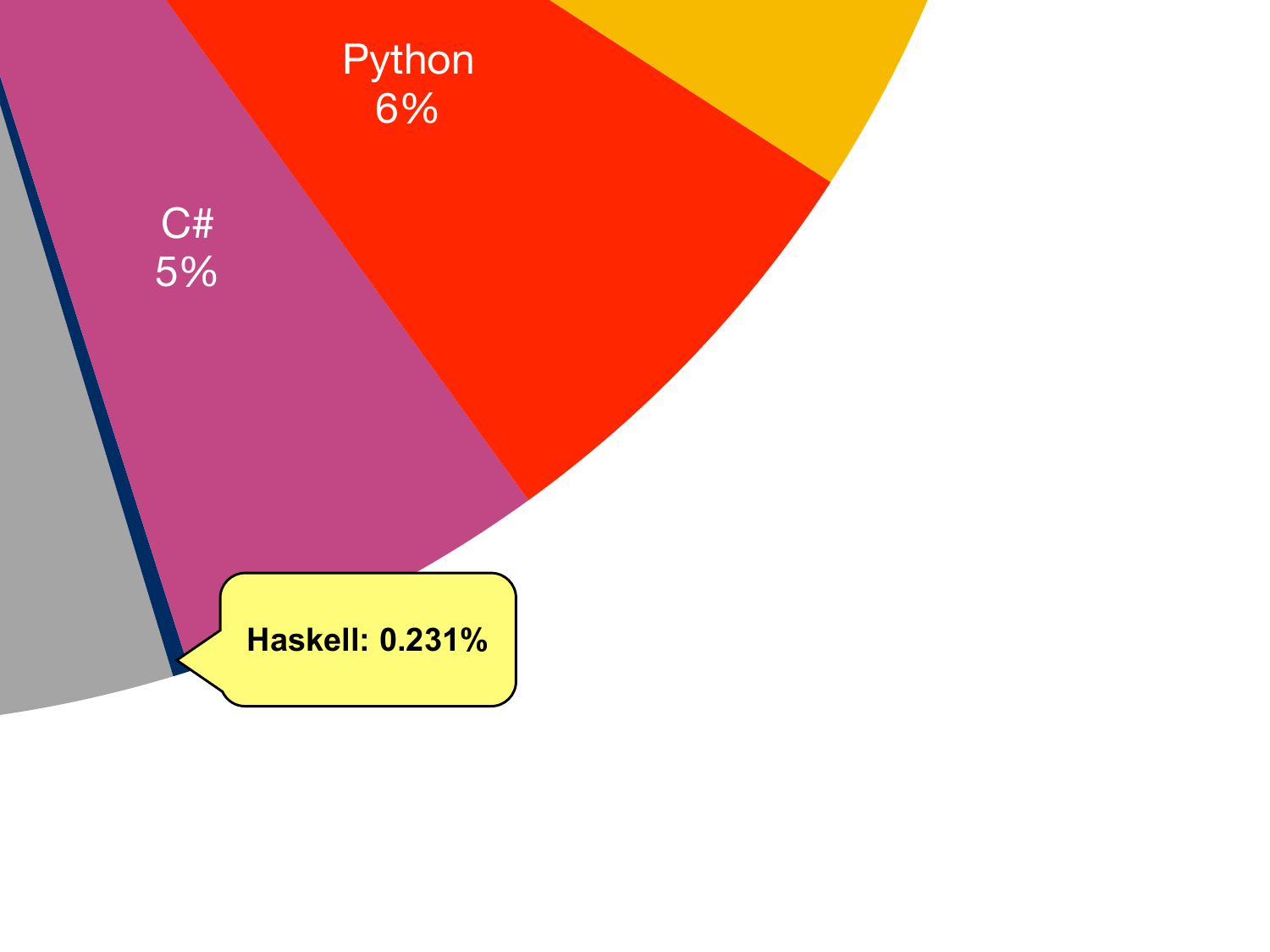#### My Conjecture

Haskell is a great language with a concise, elegant concrete syntax, but …

> … it is unfamiliar to **most** programmers and is thus hard to learn and read

I tried to teach students BiGUL and wound up spending most of the time explaining its **cryptic** concrete syntax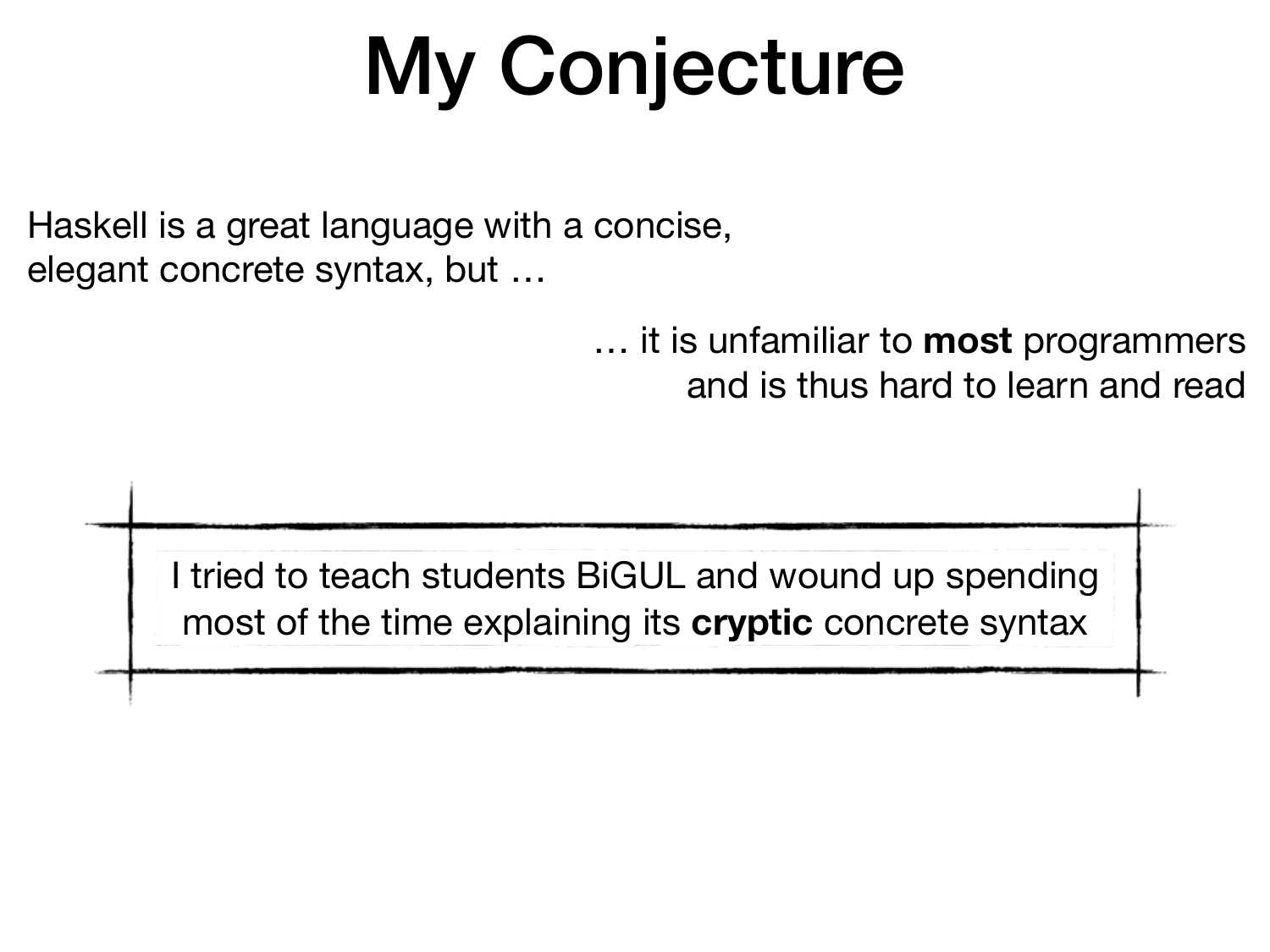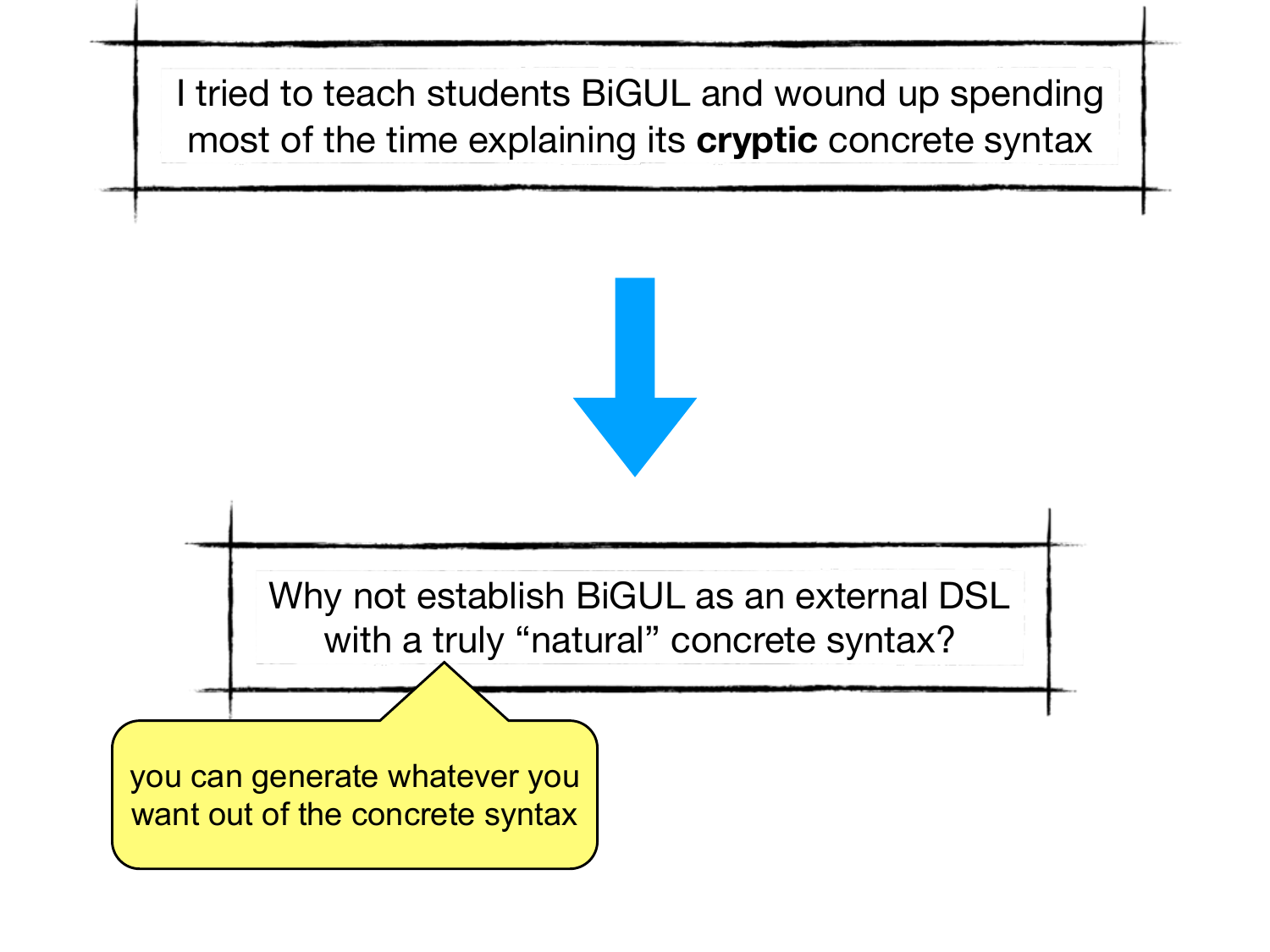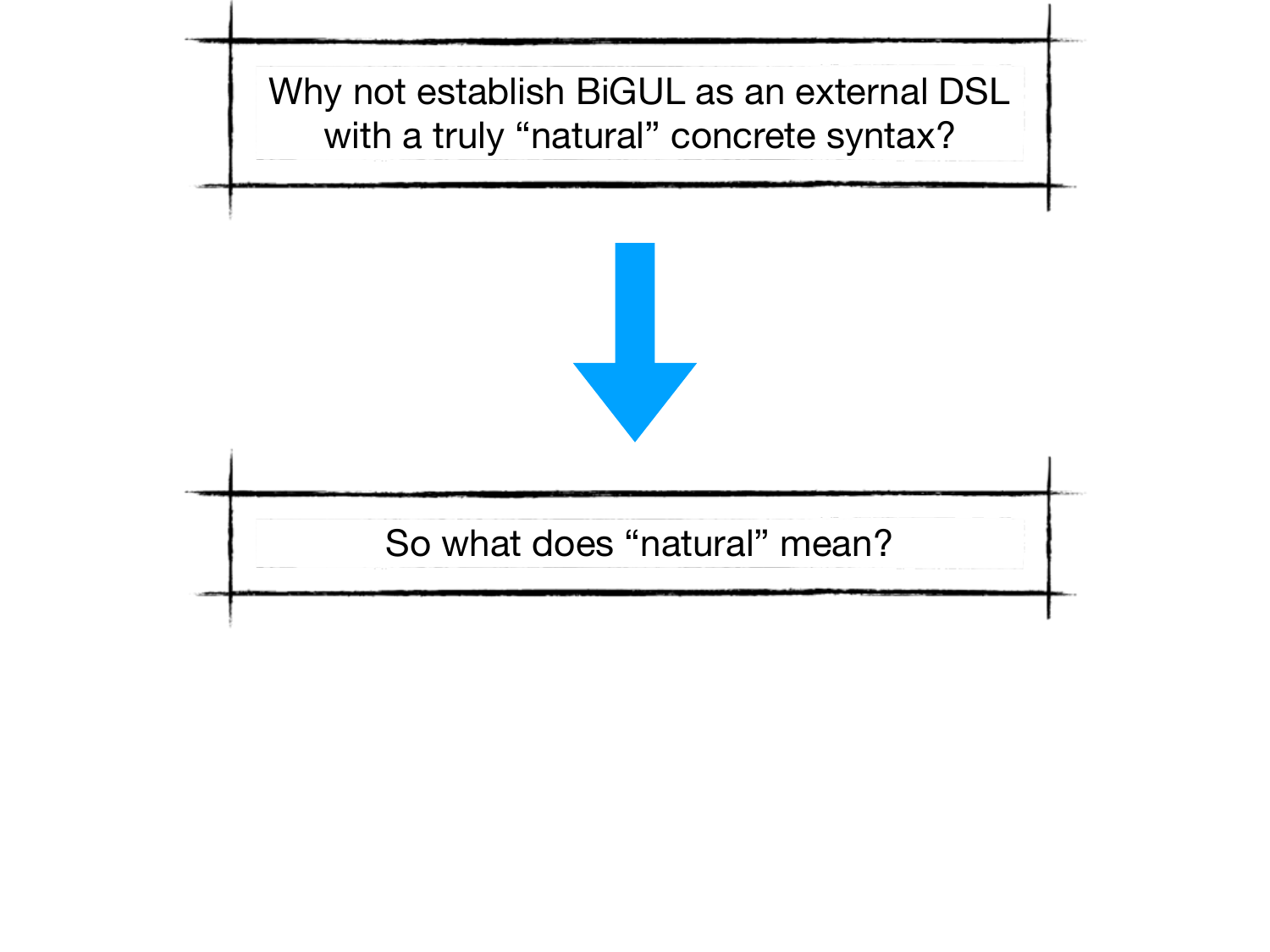

My students (and I tend to agree) say:

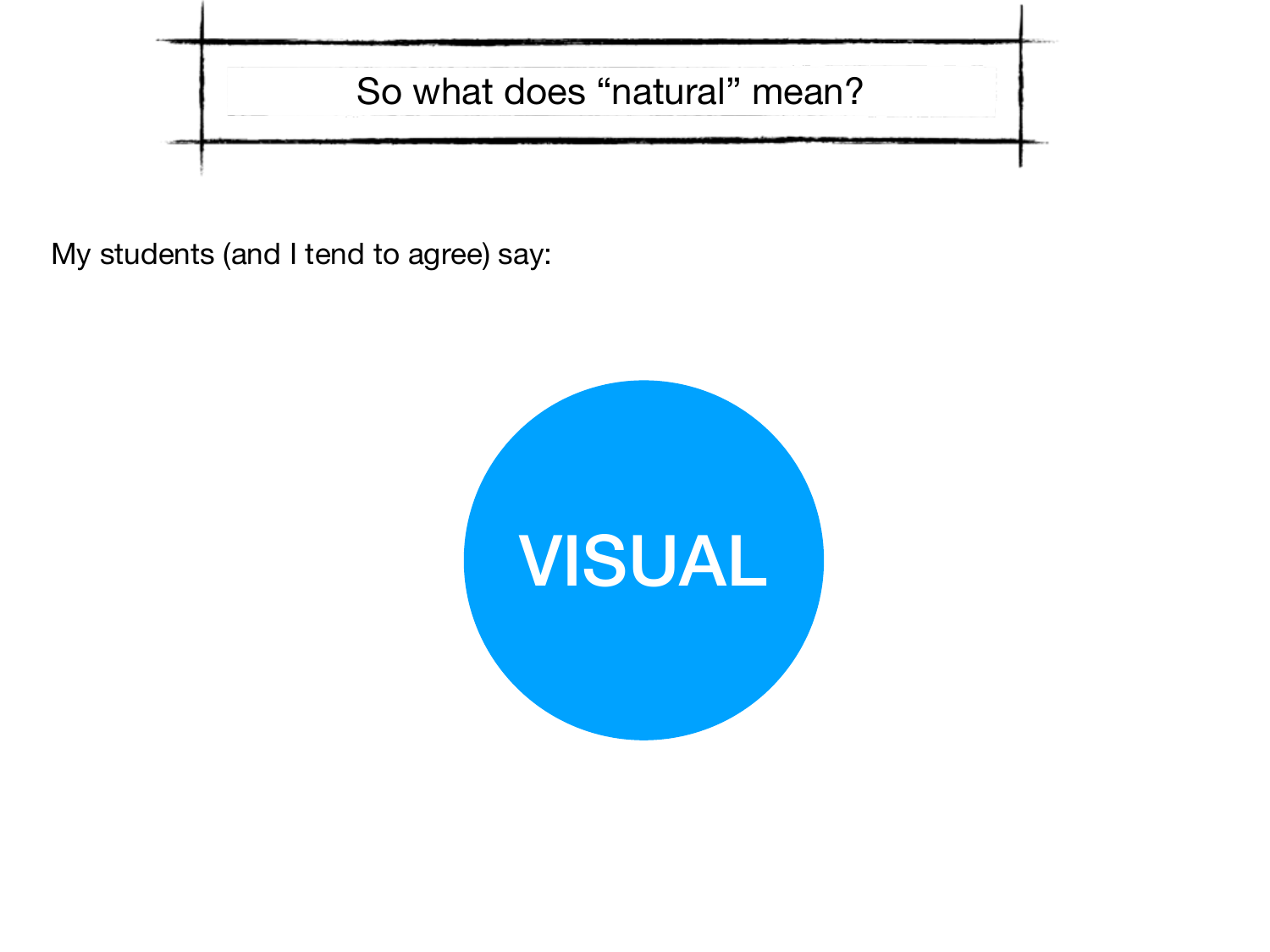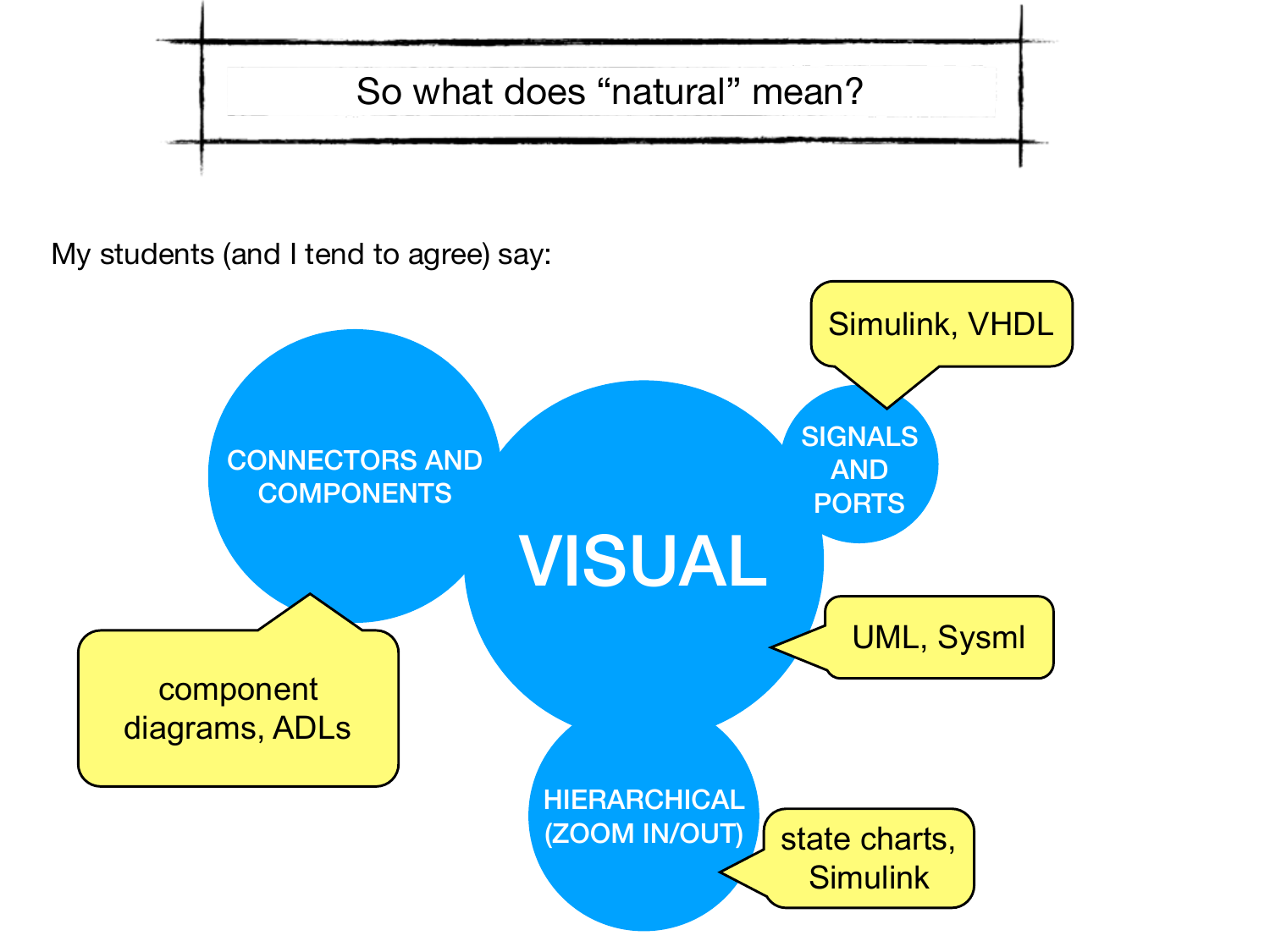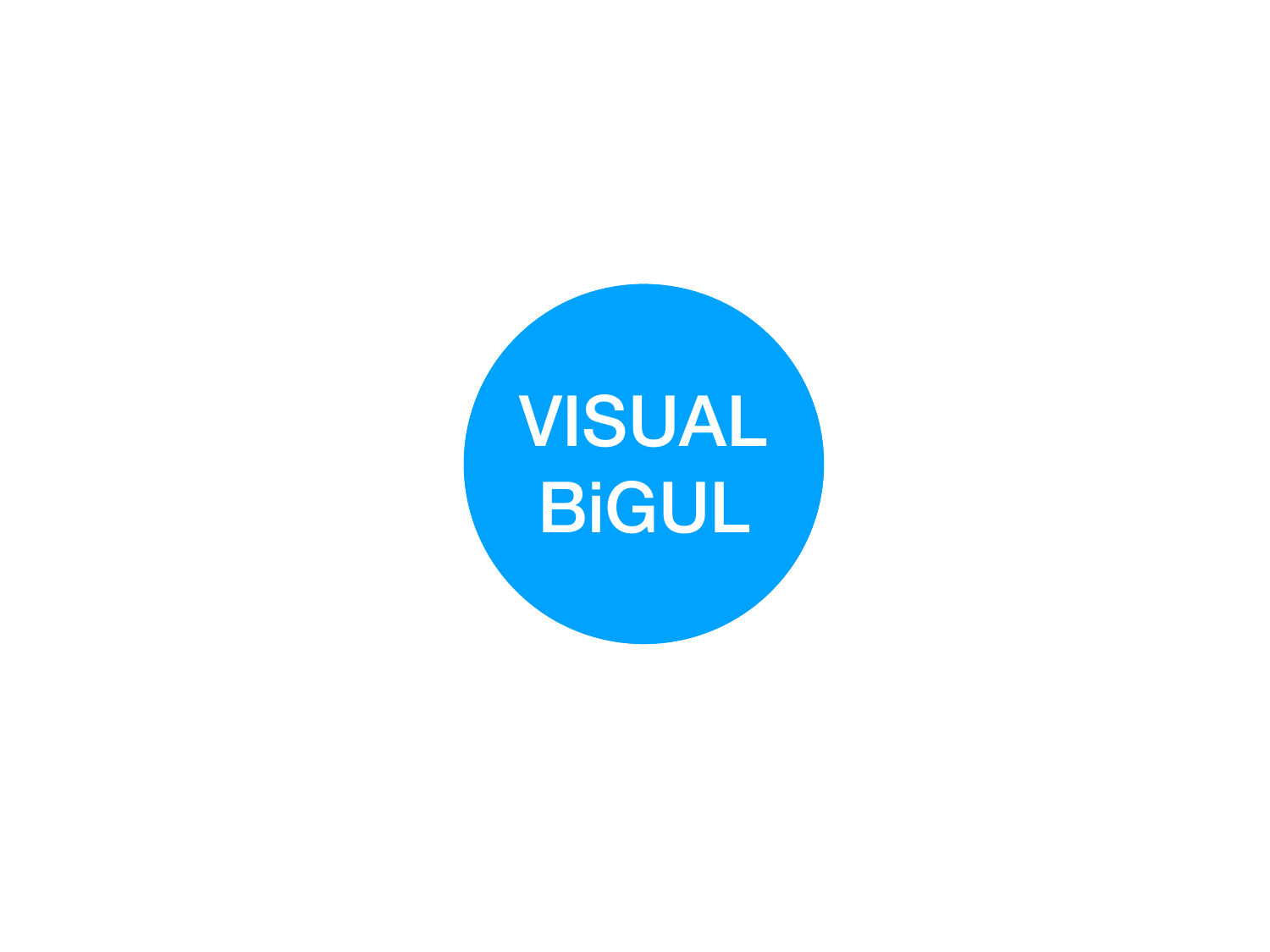#### Put Block

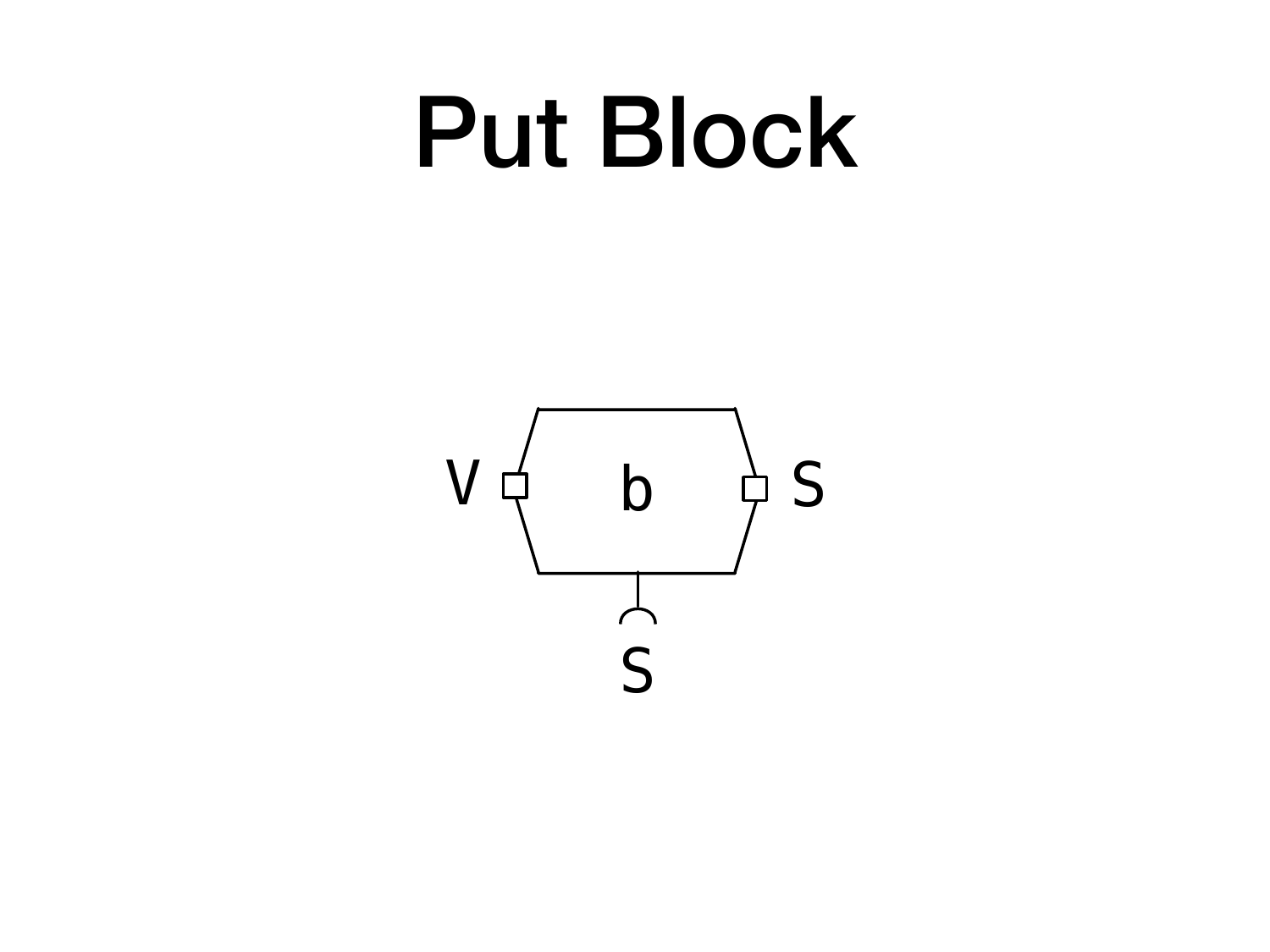#### Put Block

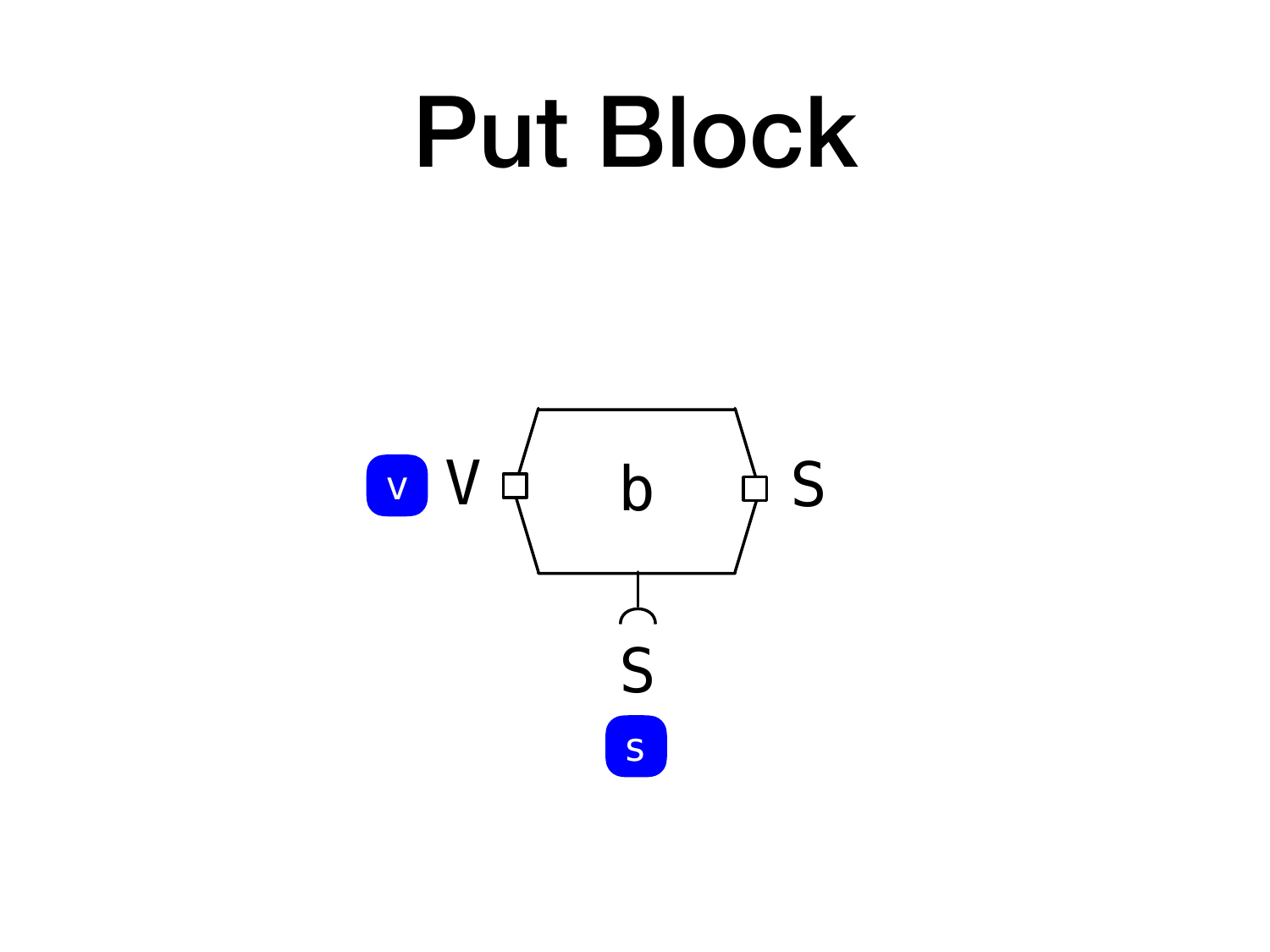#### Put Block

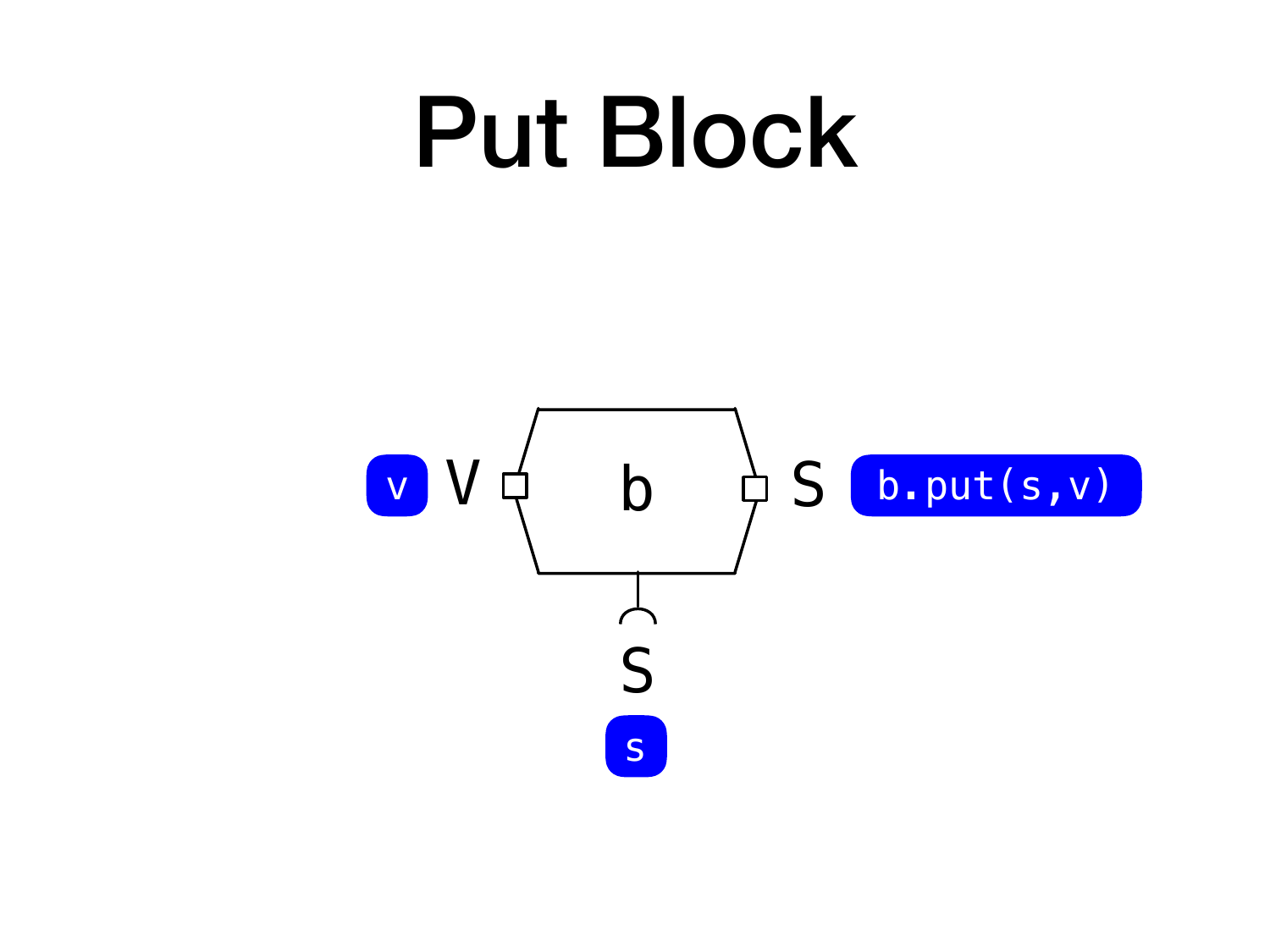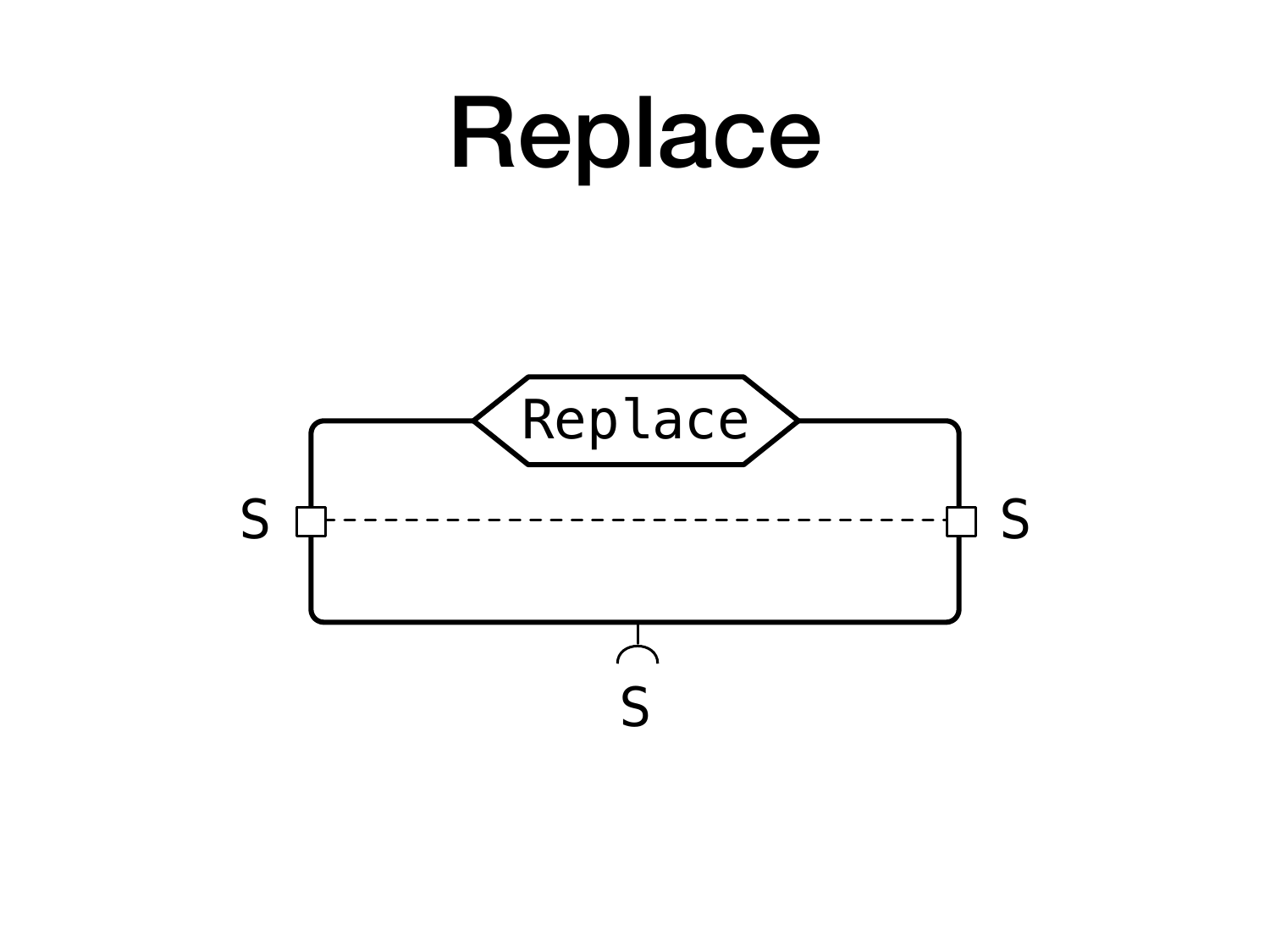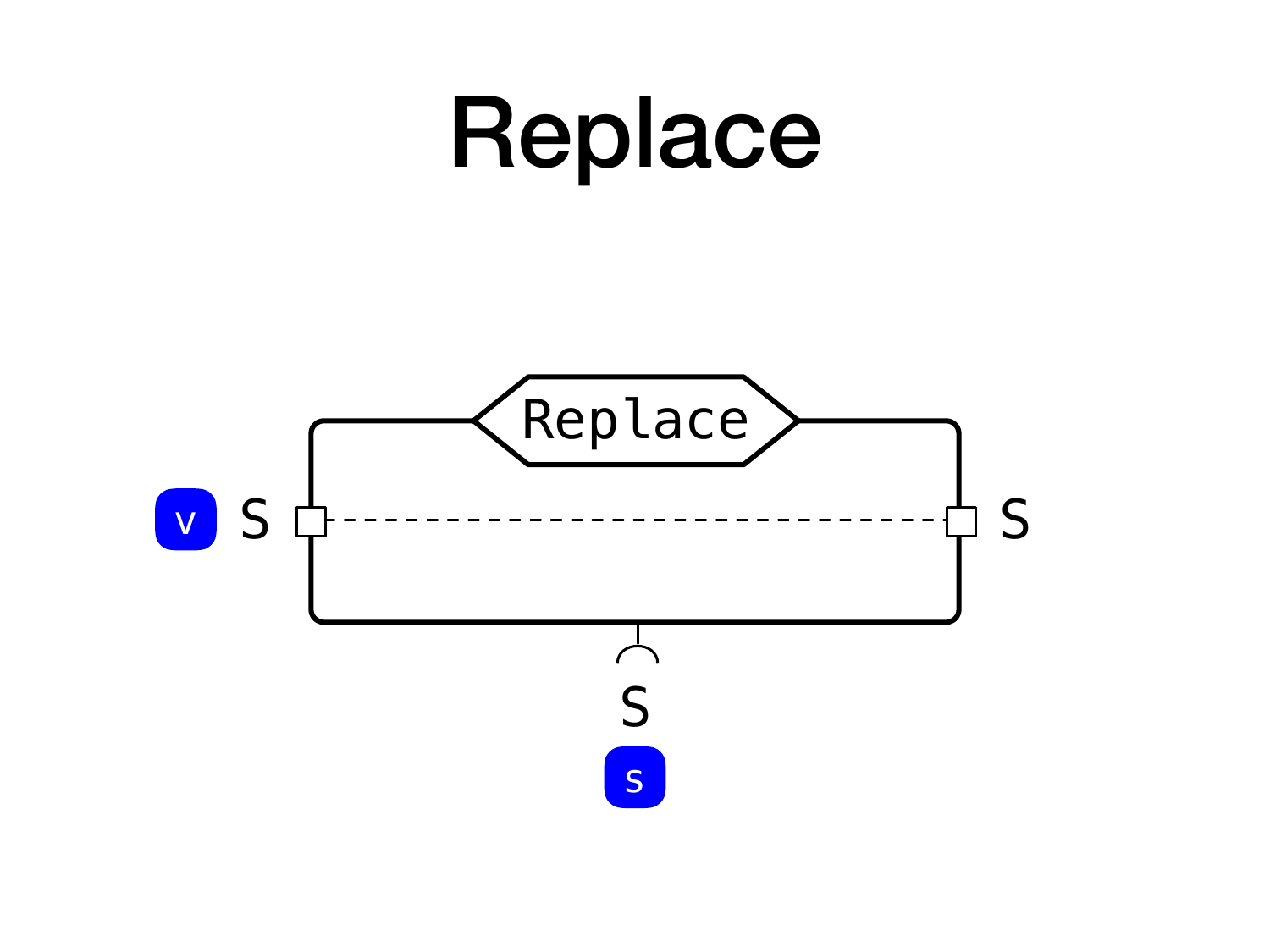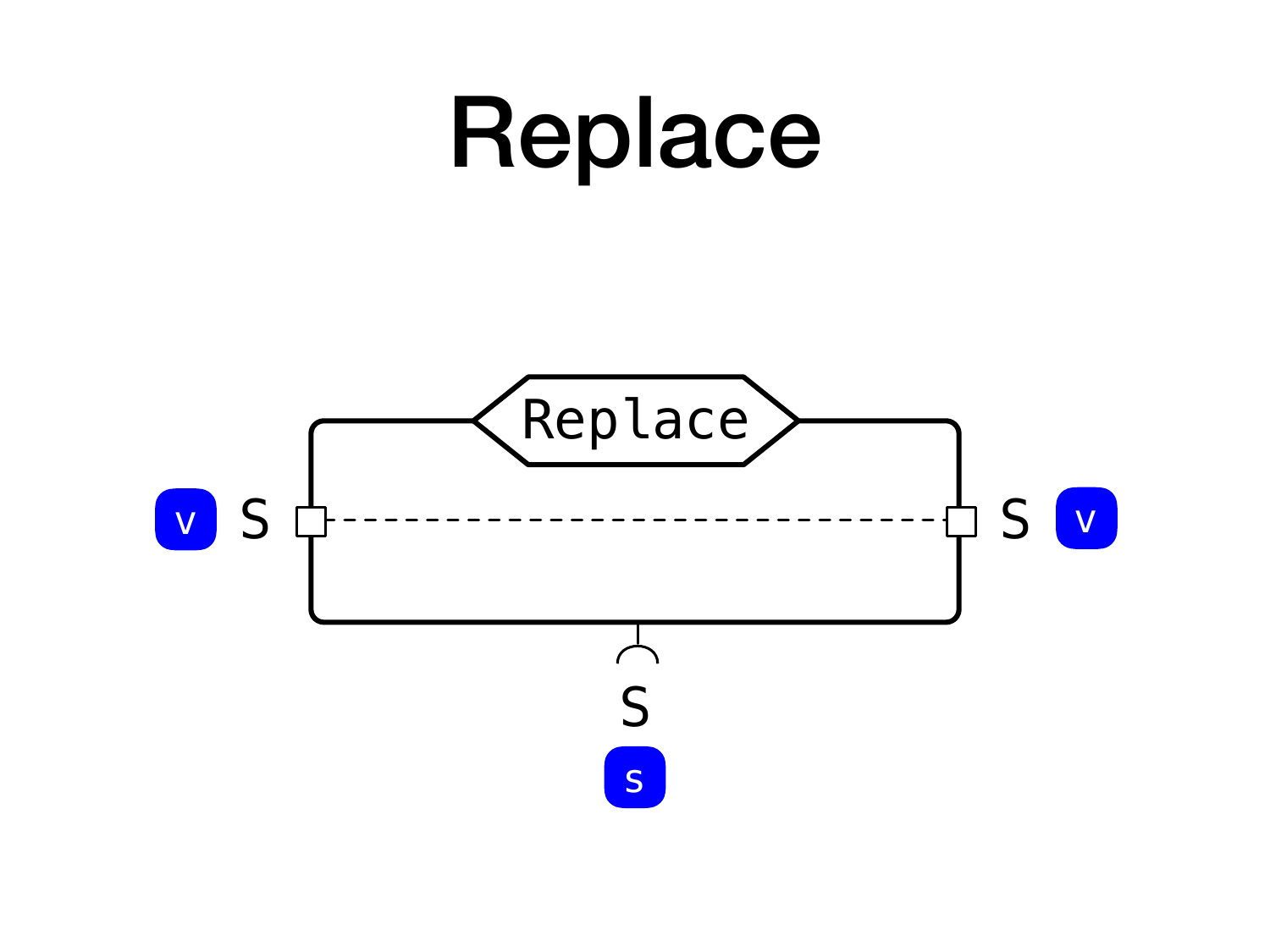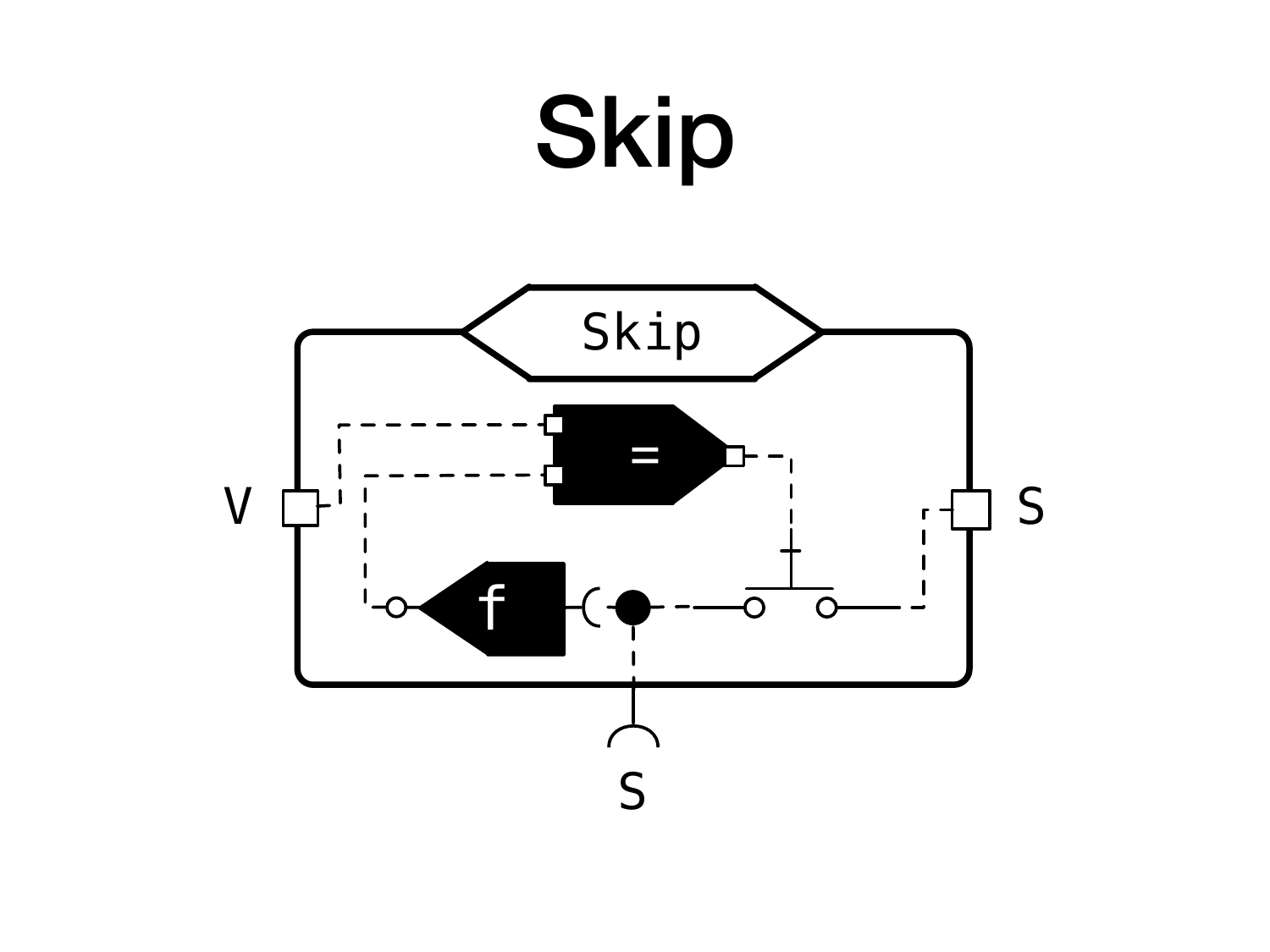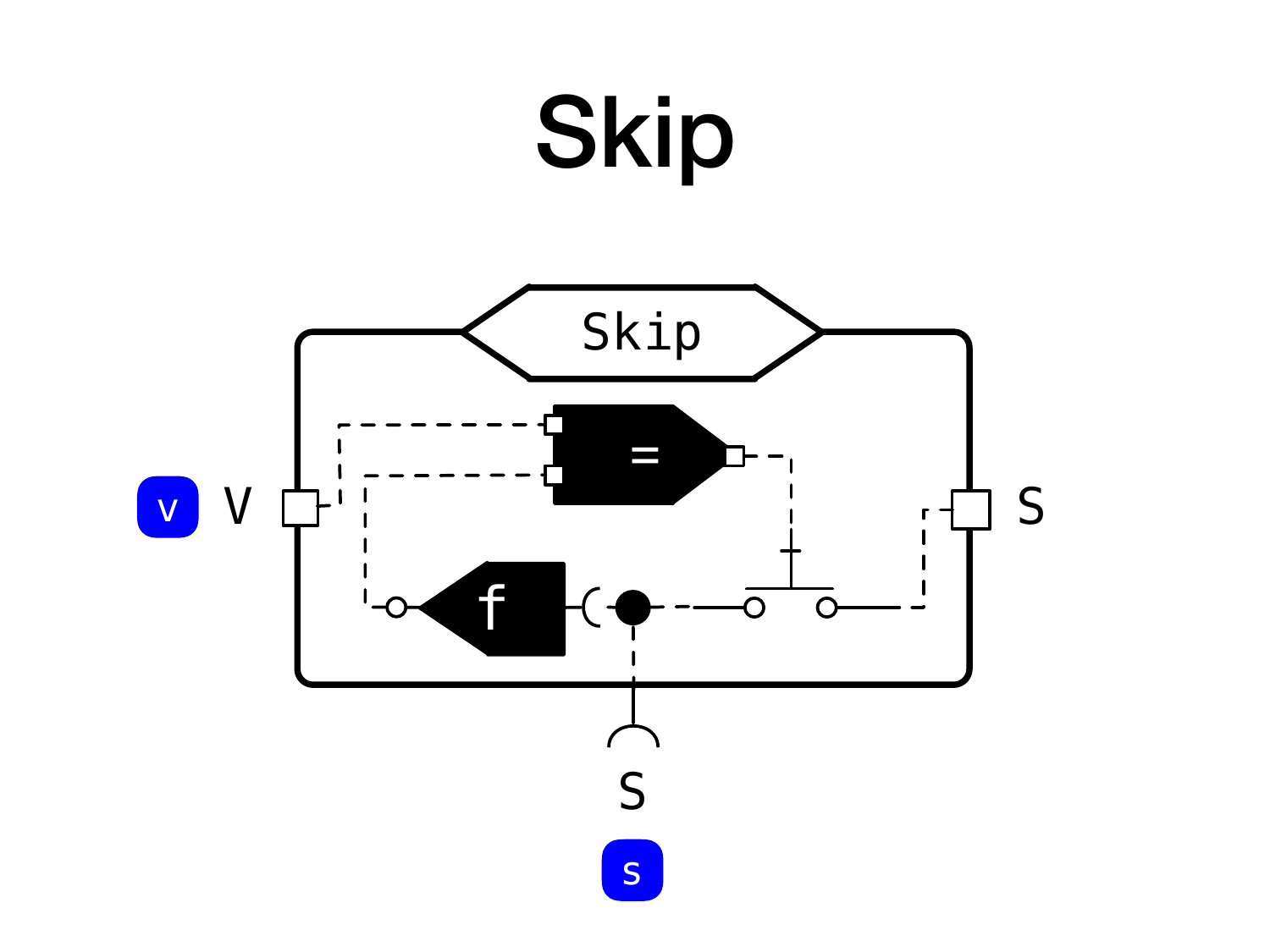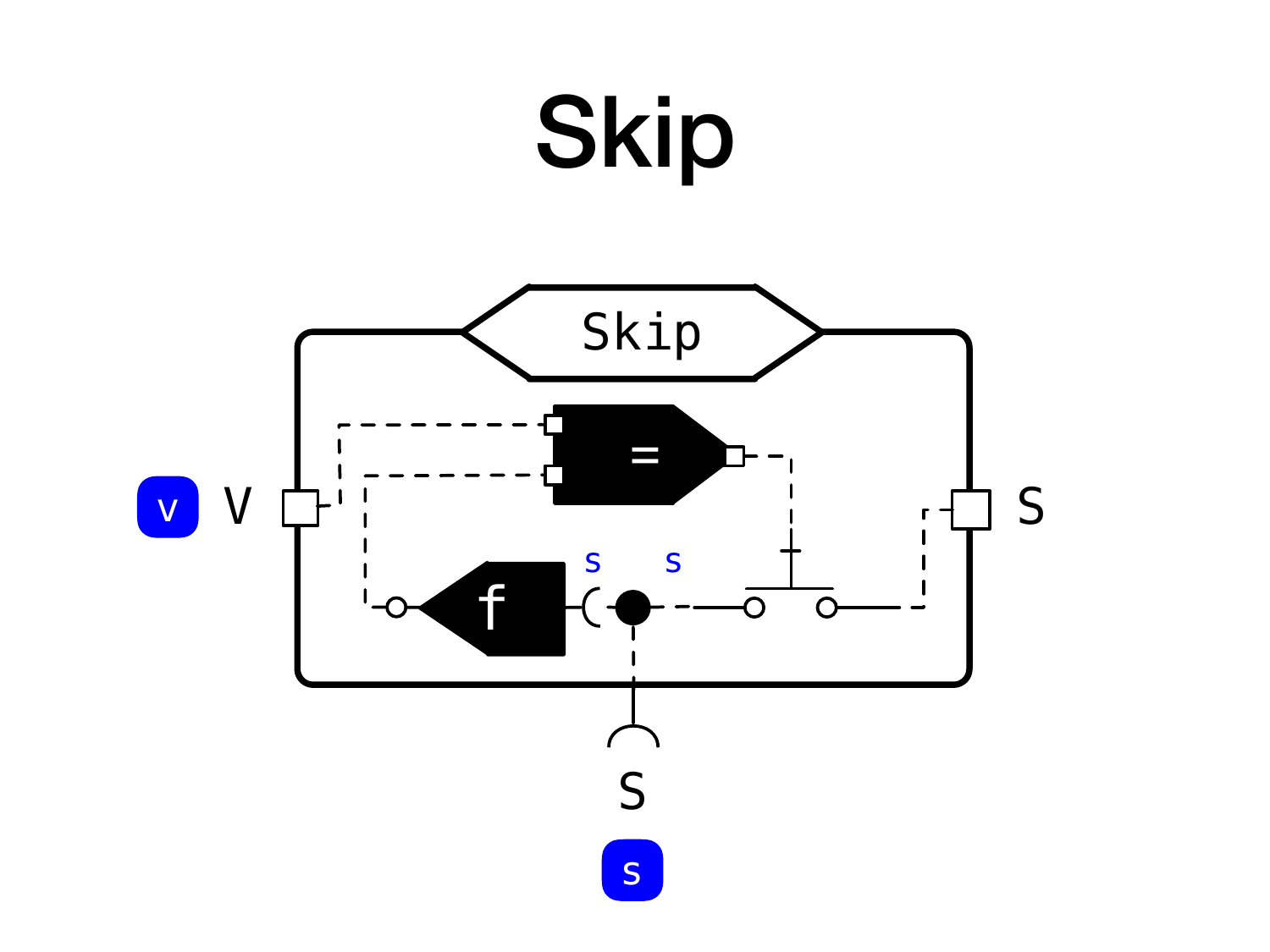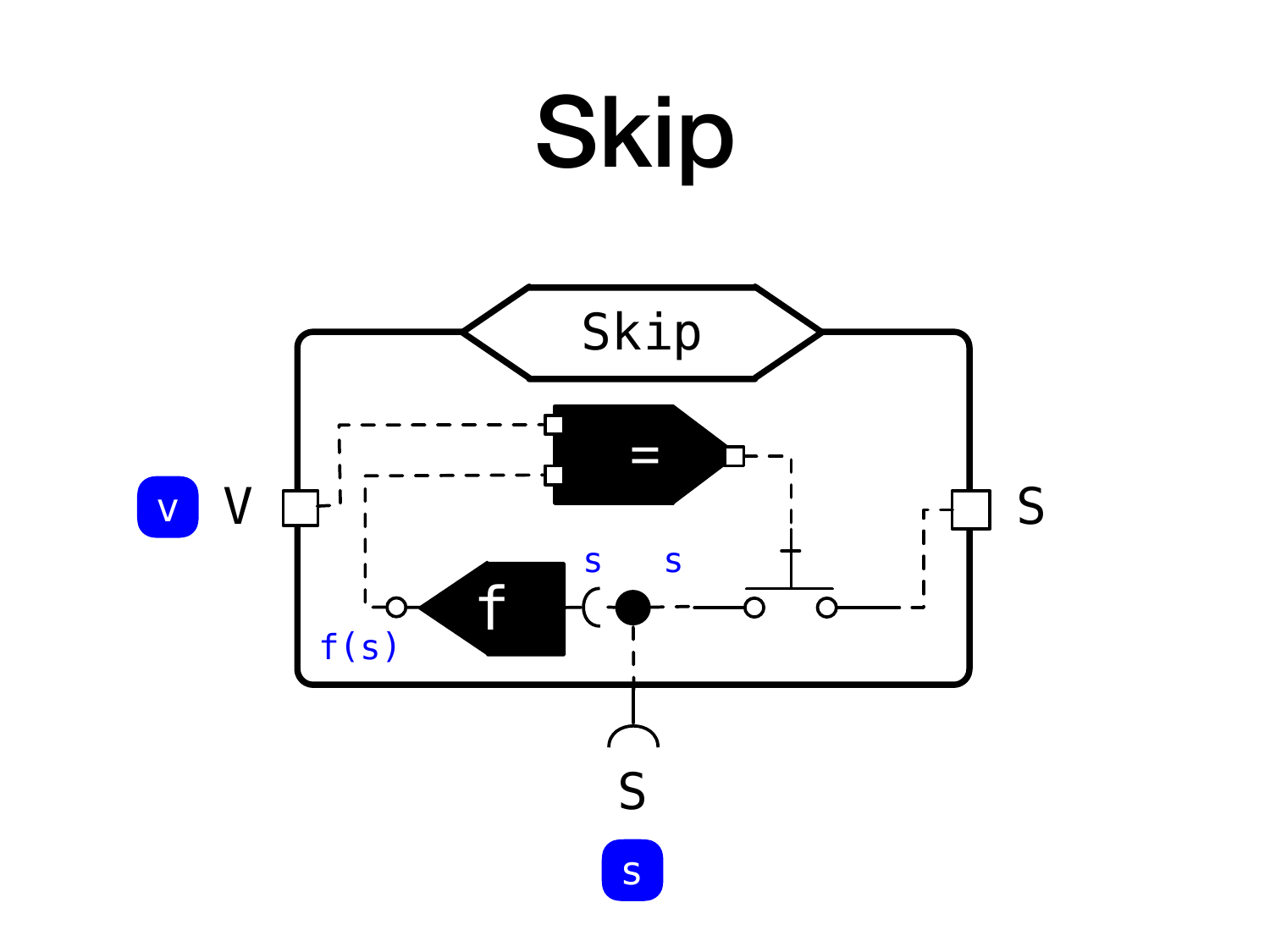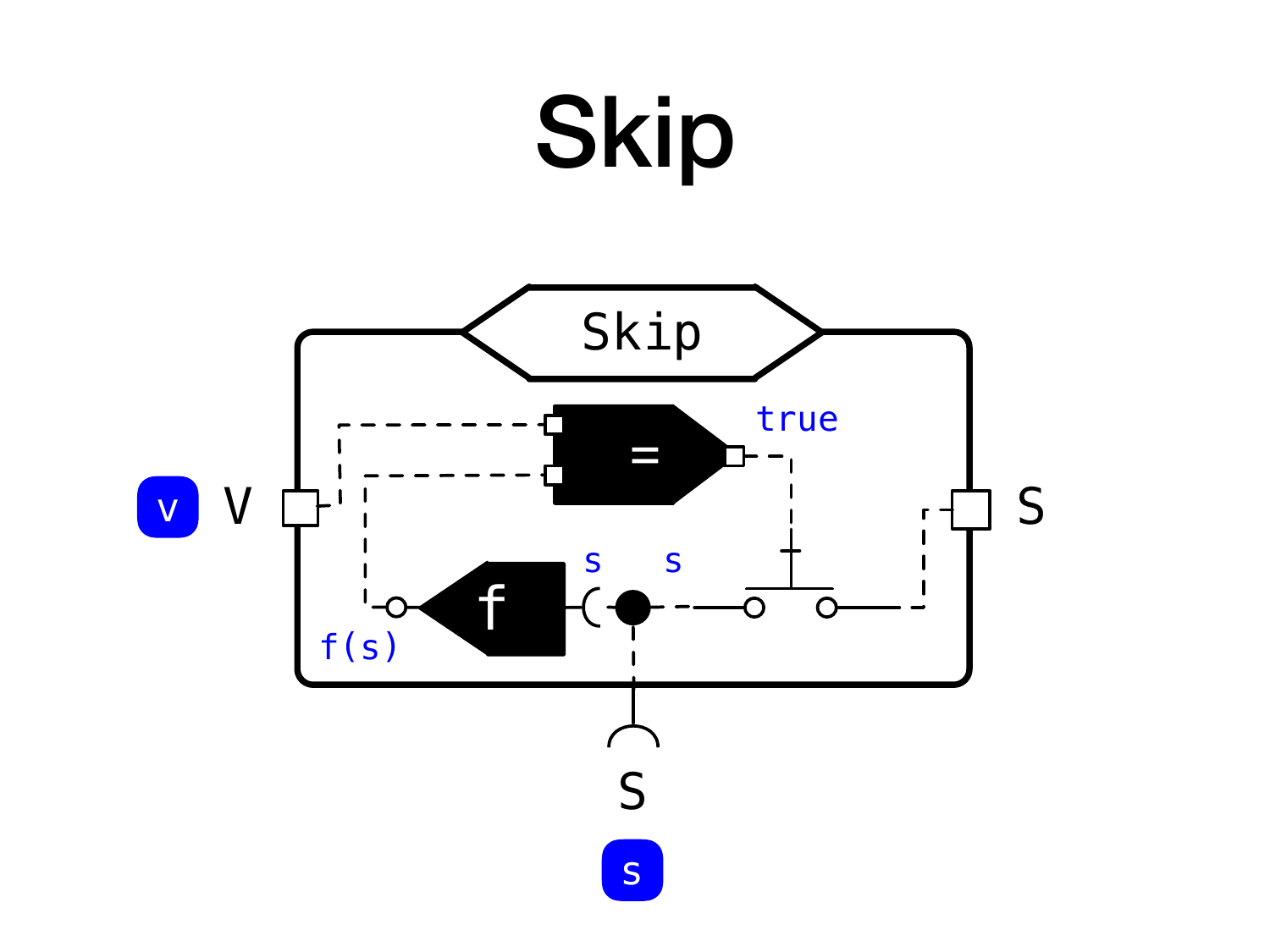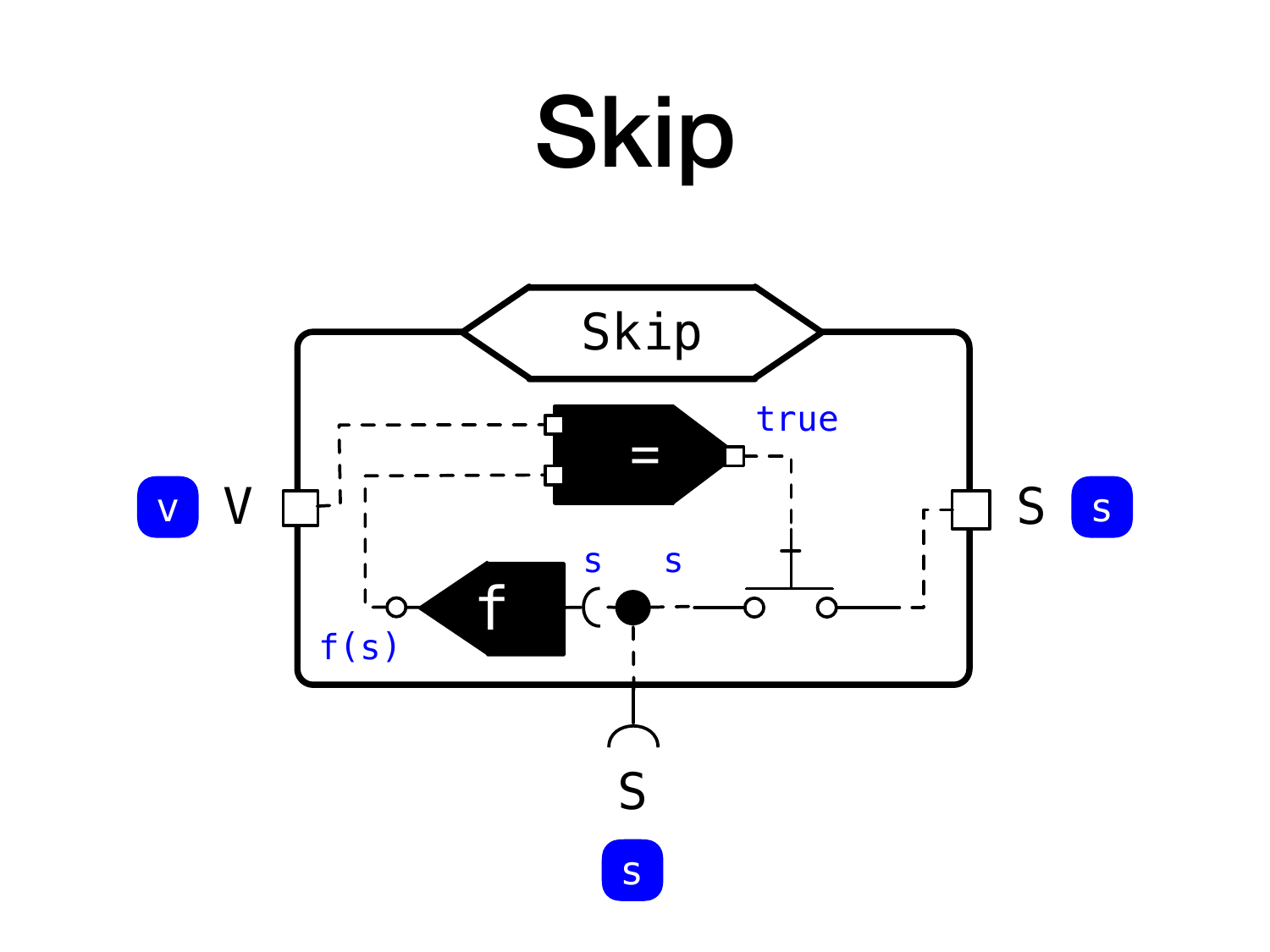#### Source Rearrangement

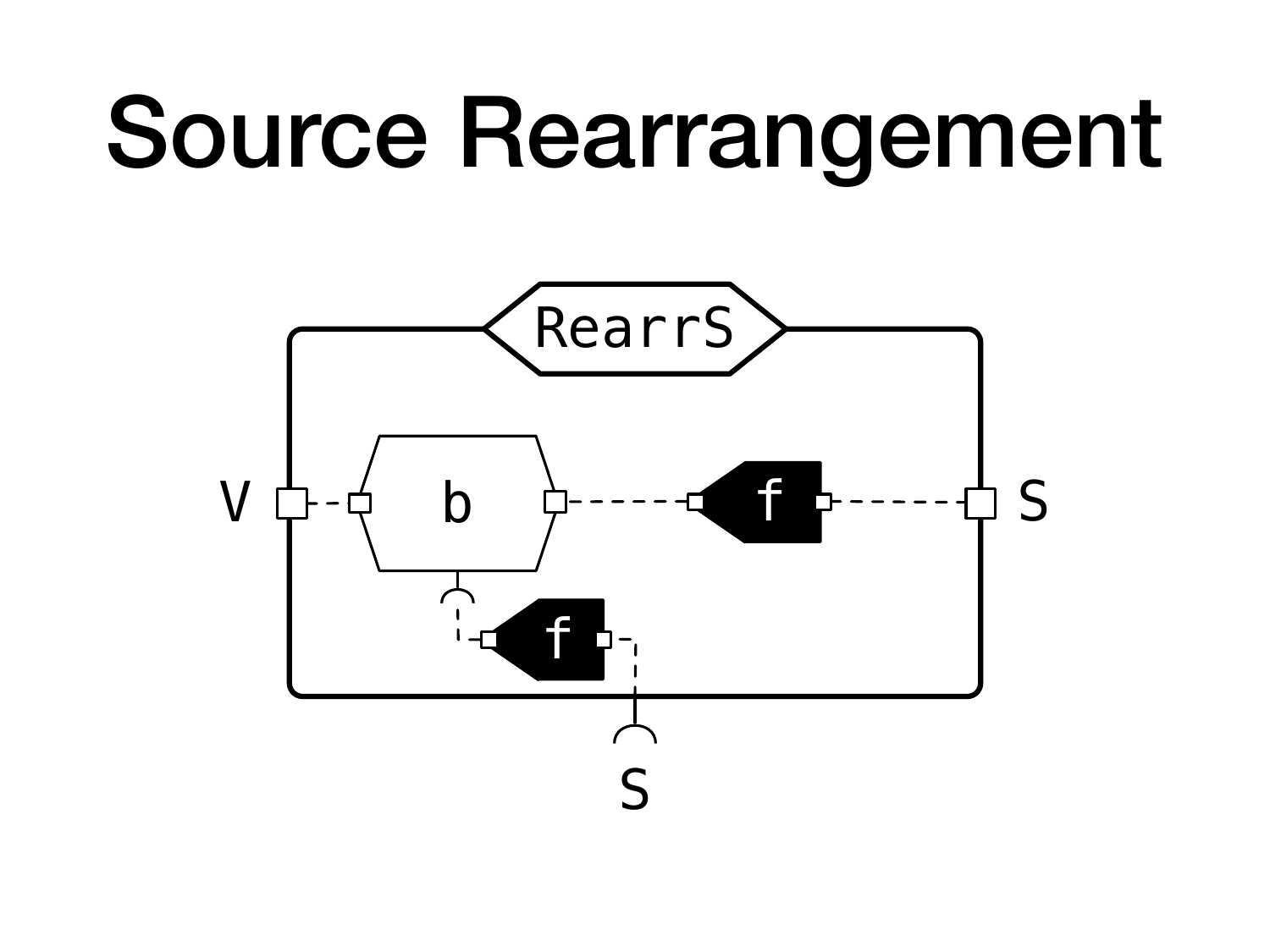# Debugging [S] S RearrV  $f \rightarrow ----$ QRearrS $\nvdash$ - $\Box$  [S] replaceHead :=  $\int_{\mathbb{R}} f = \sqrt{v}$  ->  $(v, ()$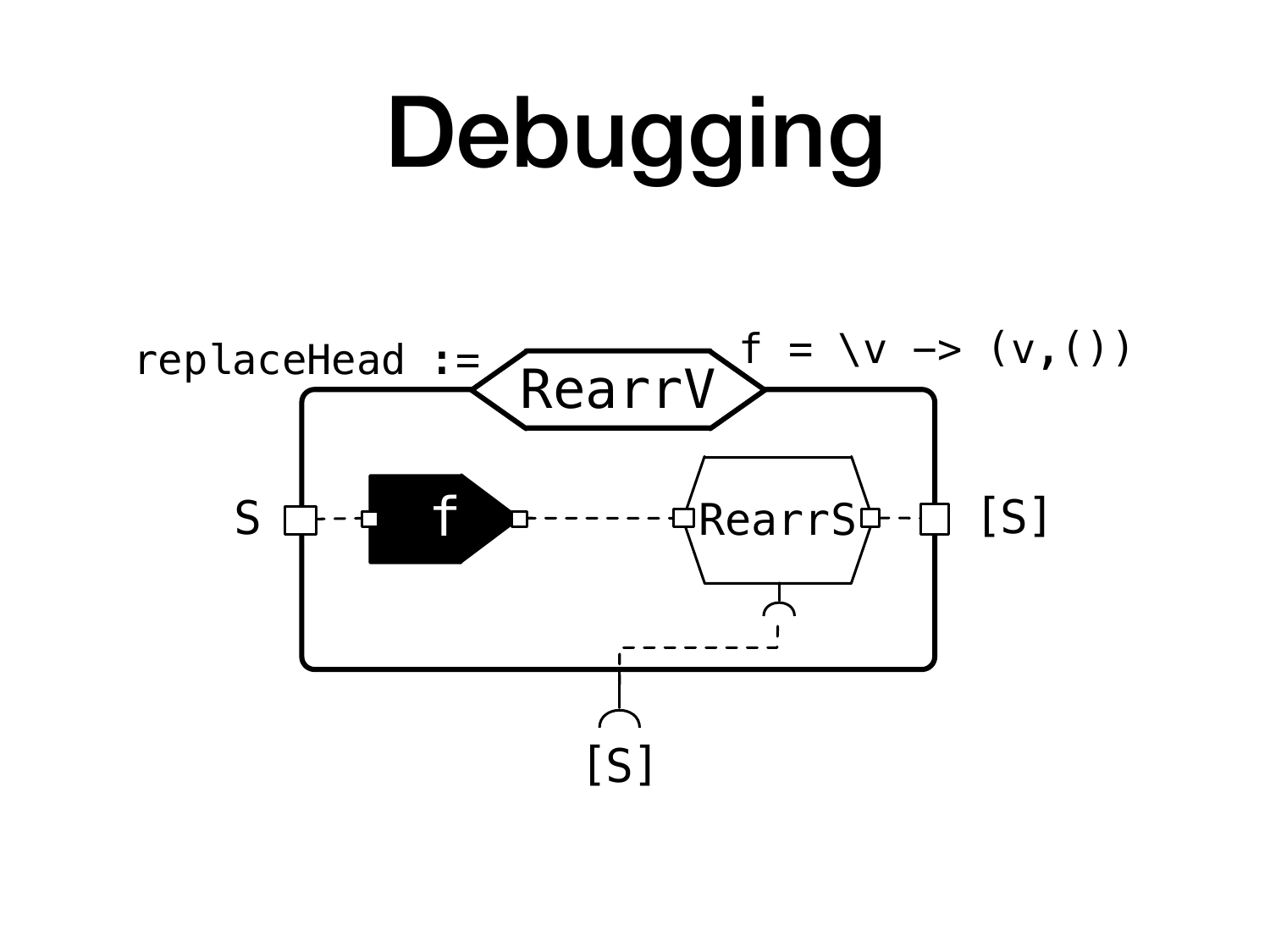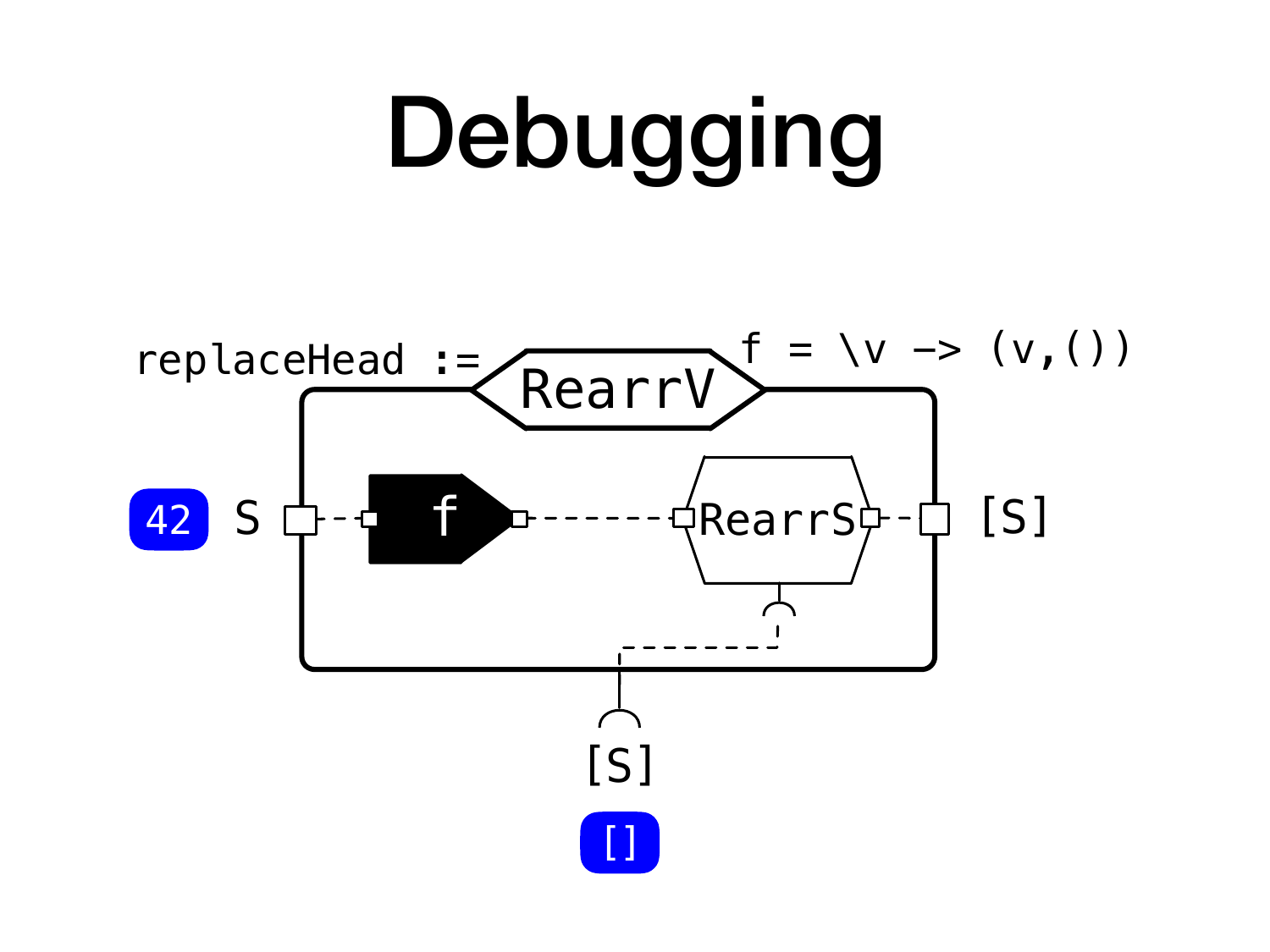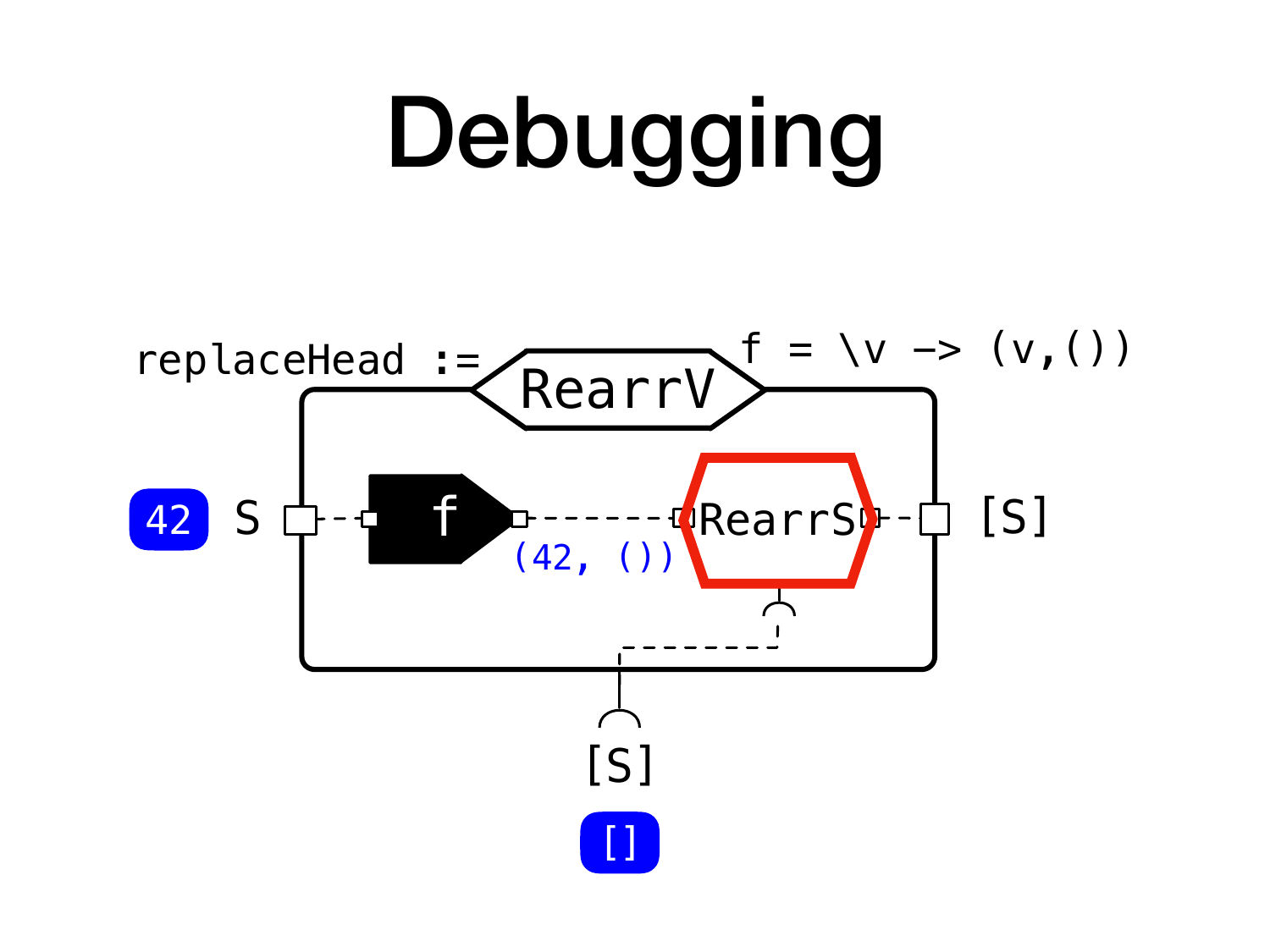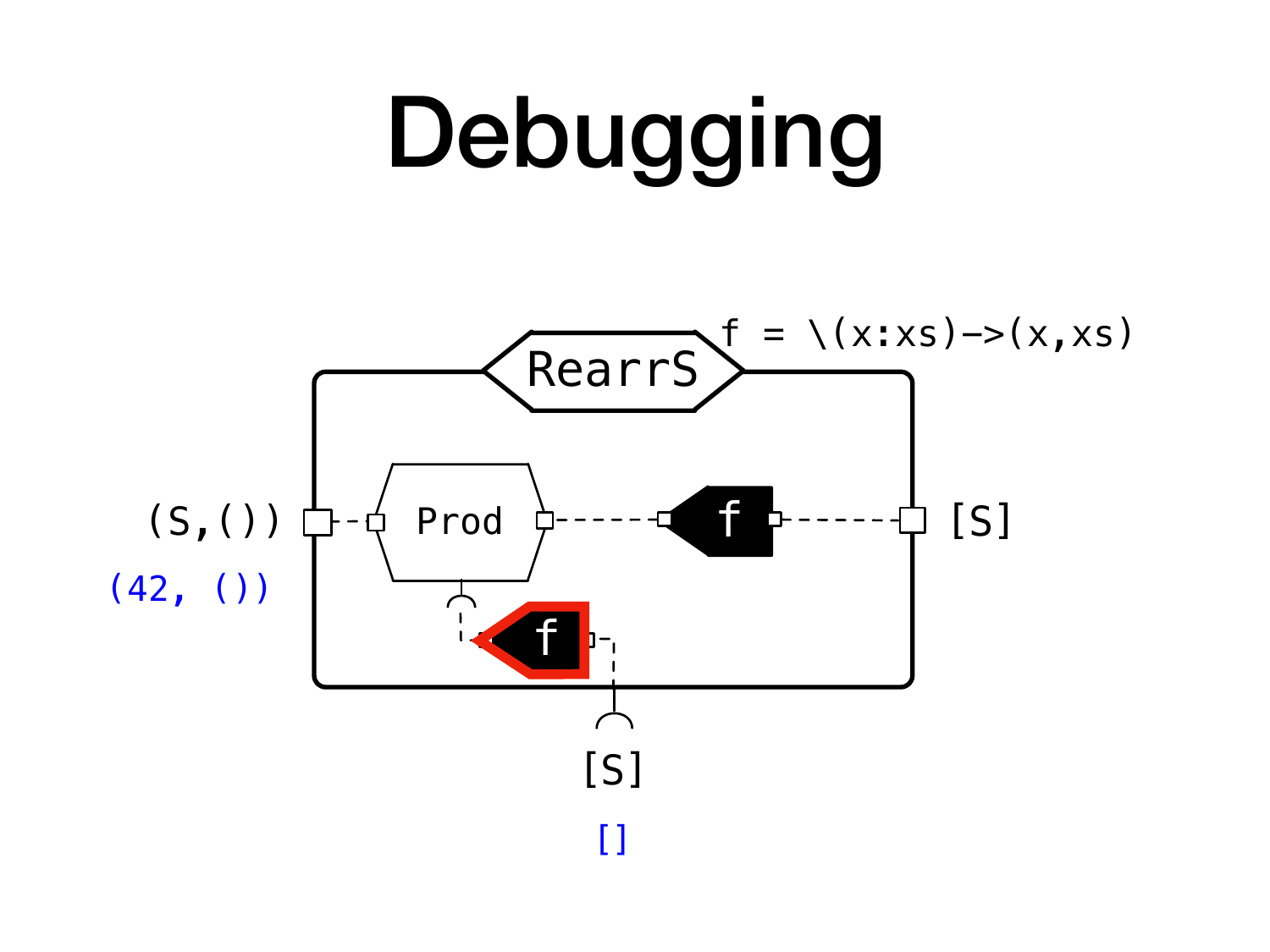#### Get Semantics

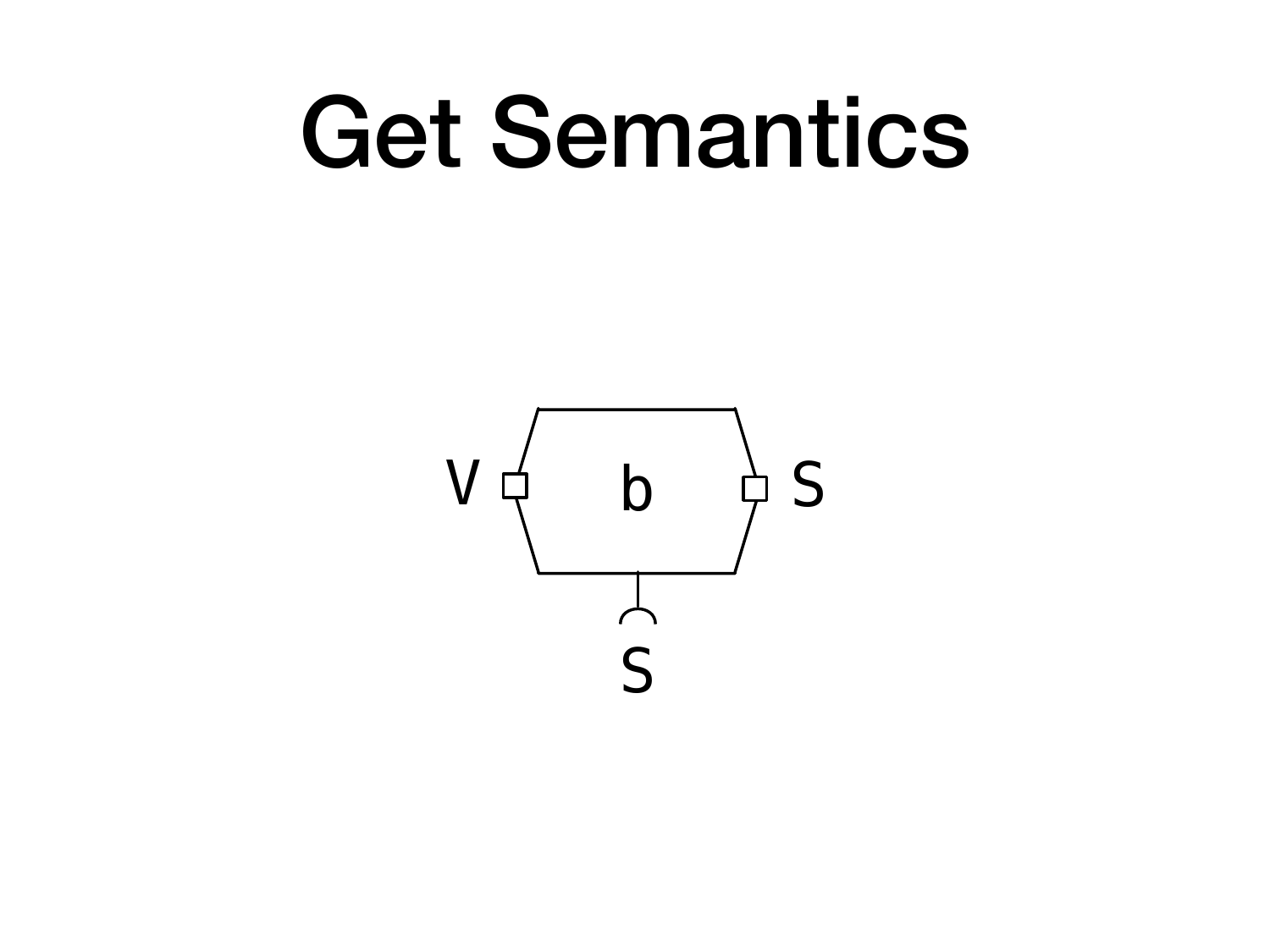#### Get Semantics

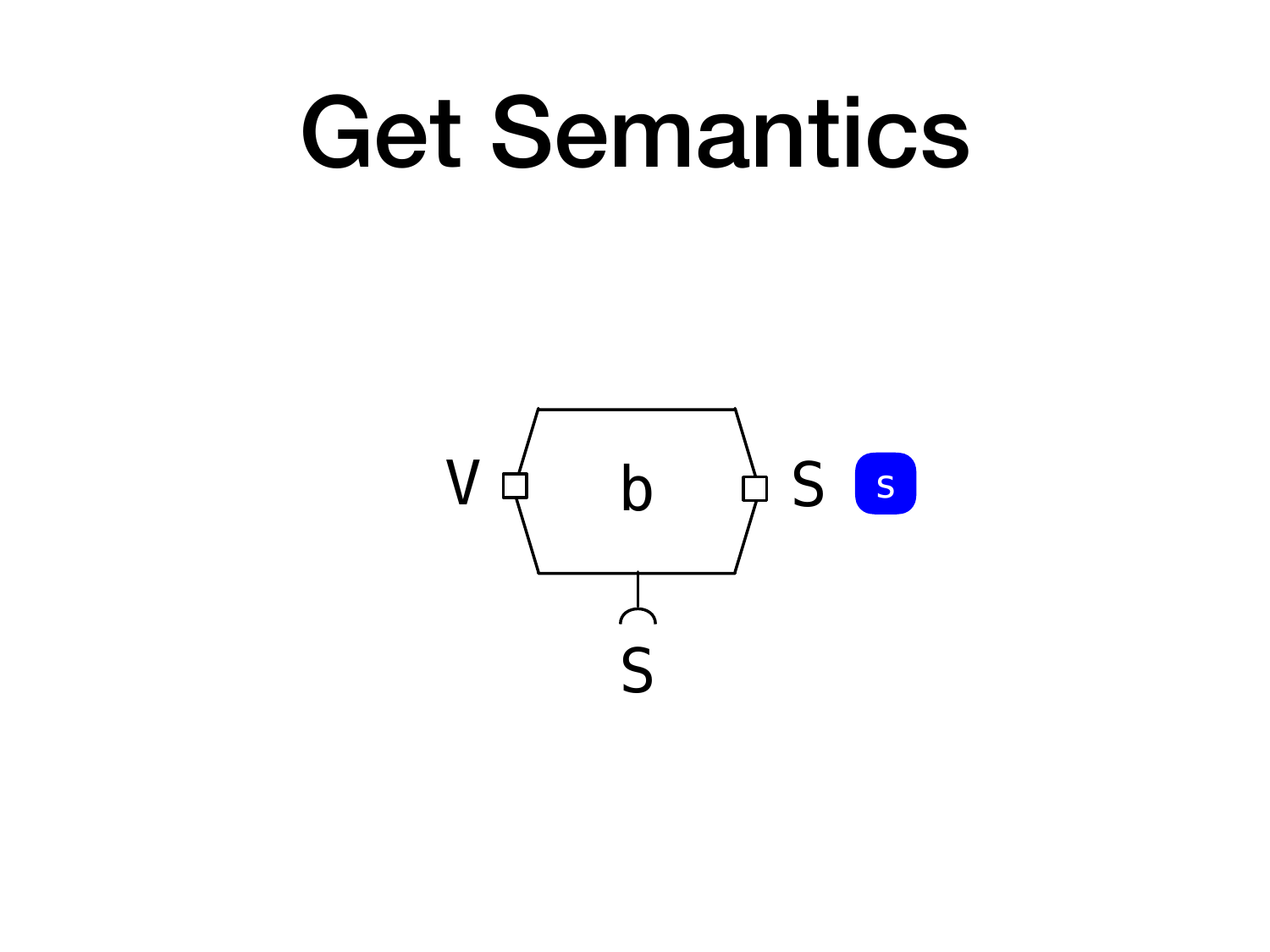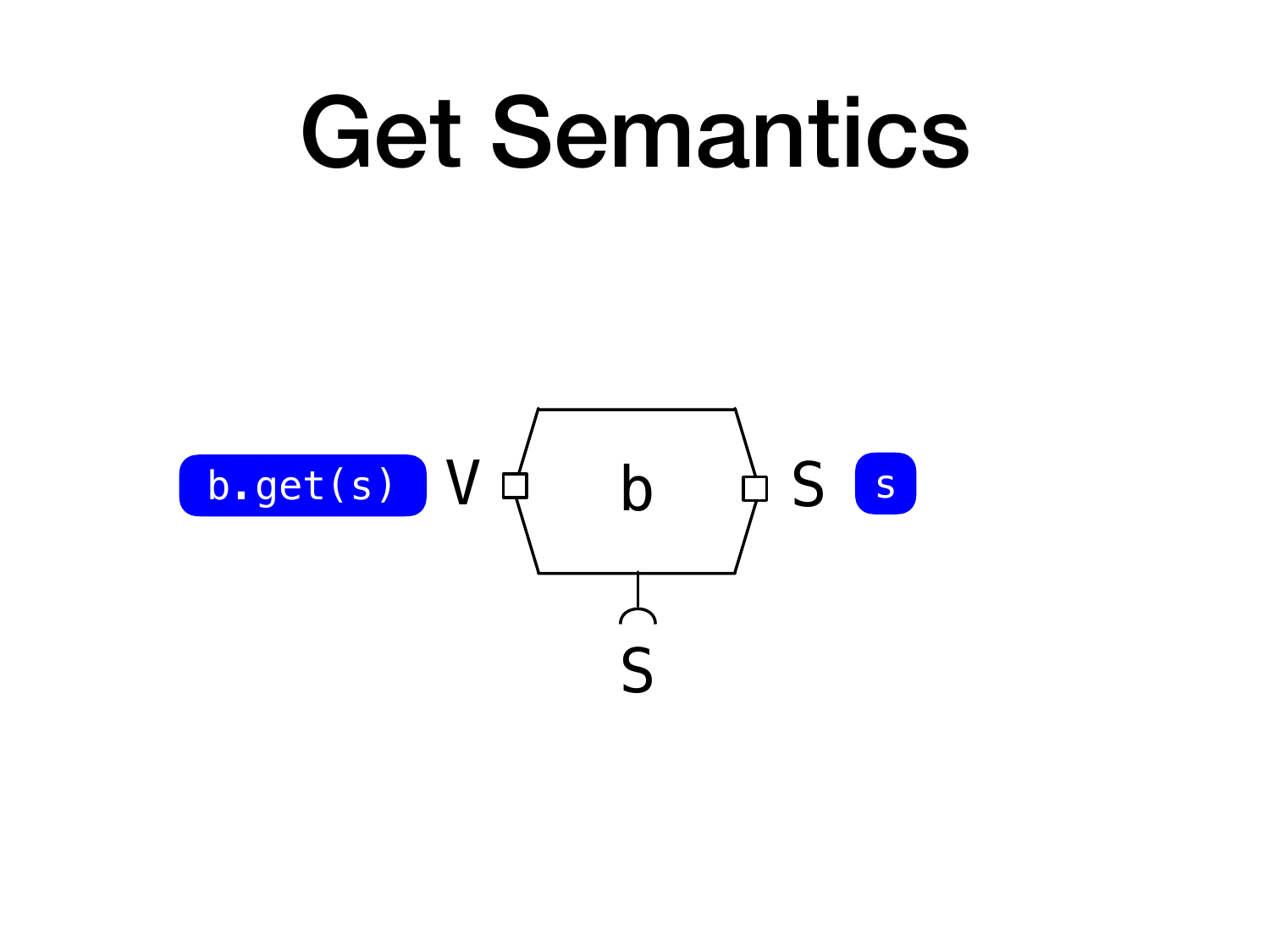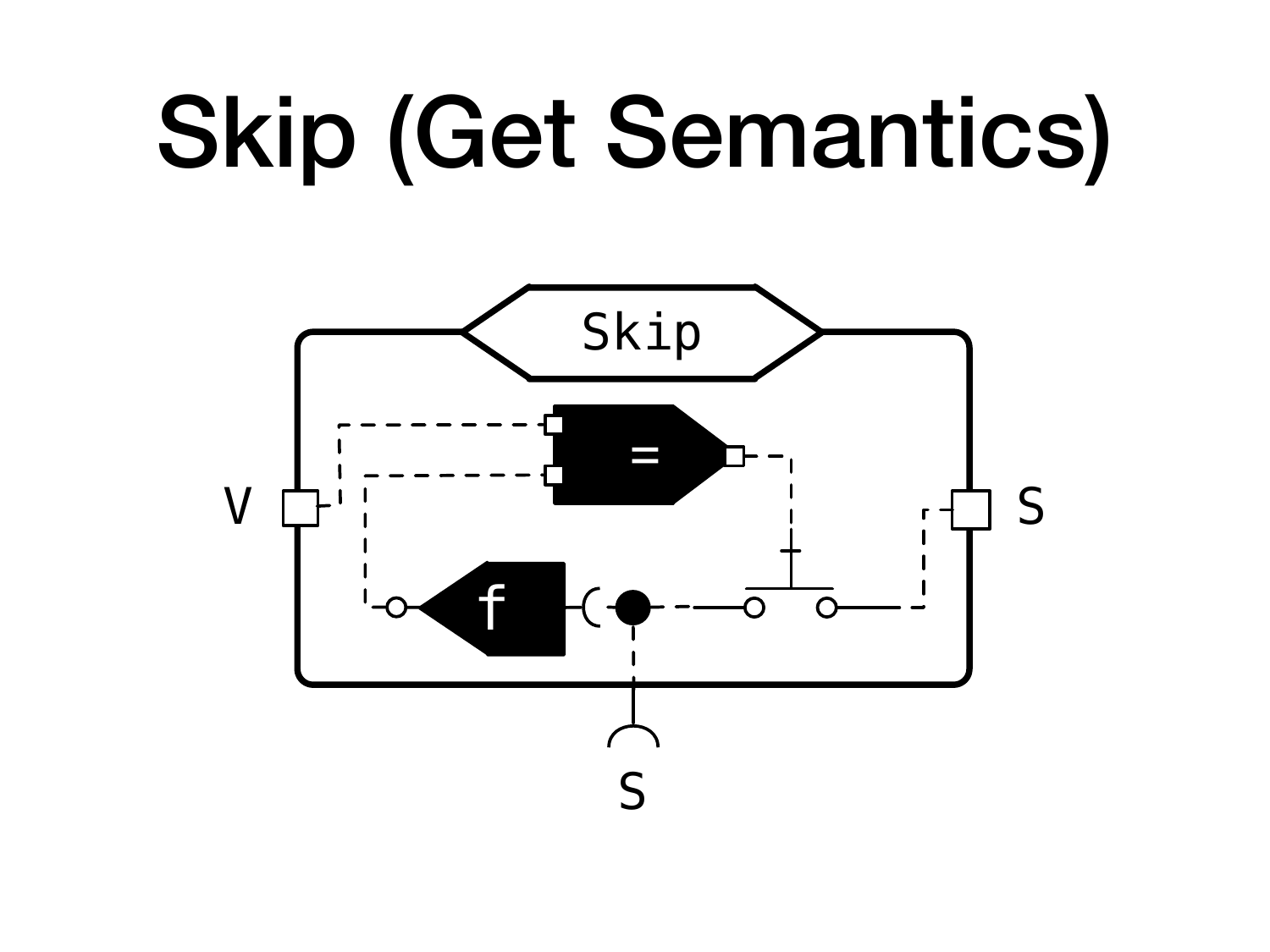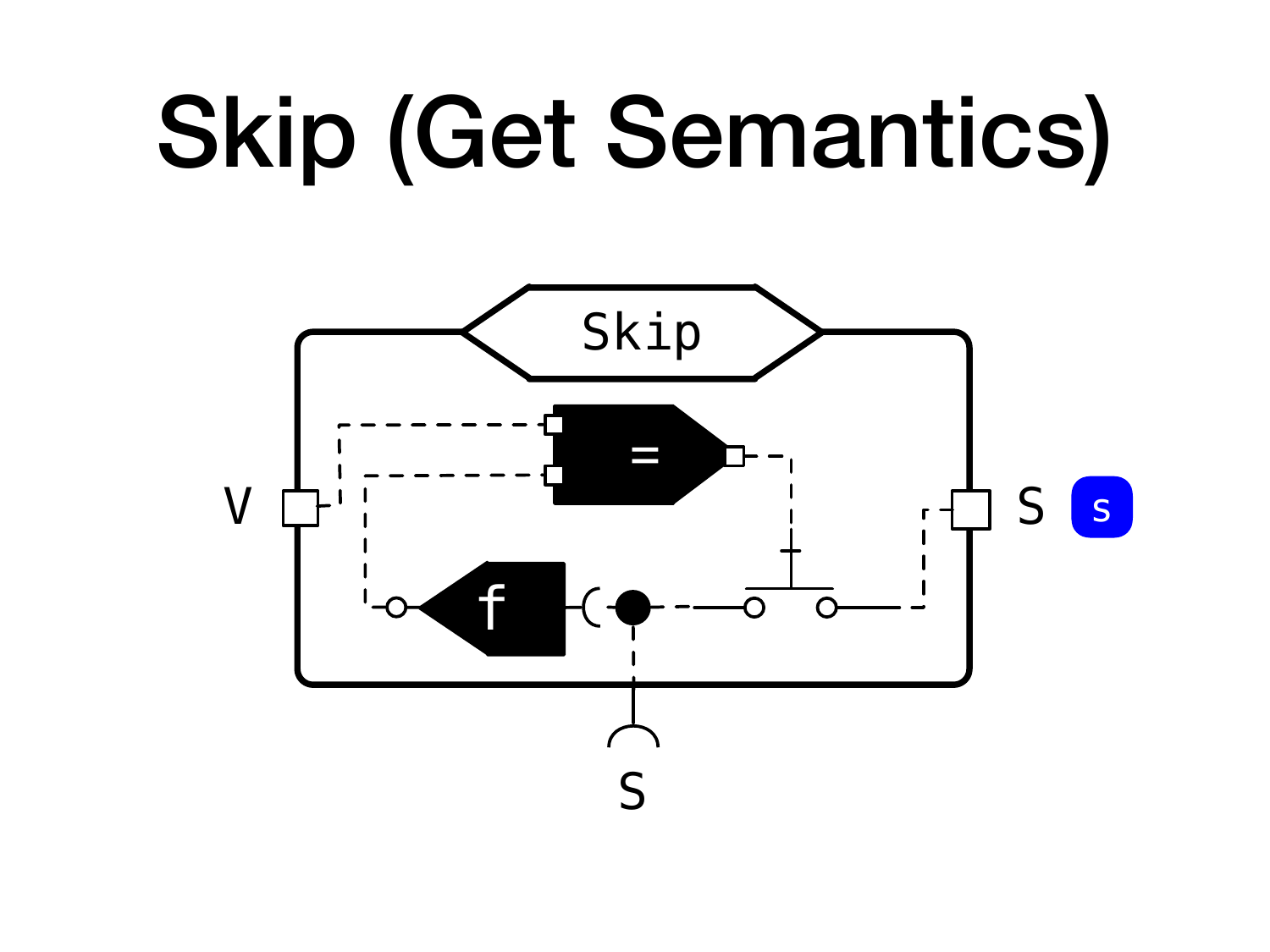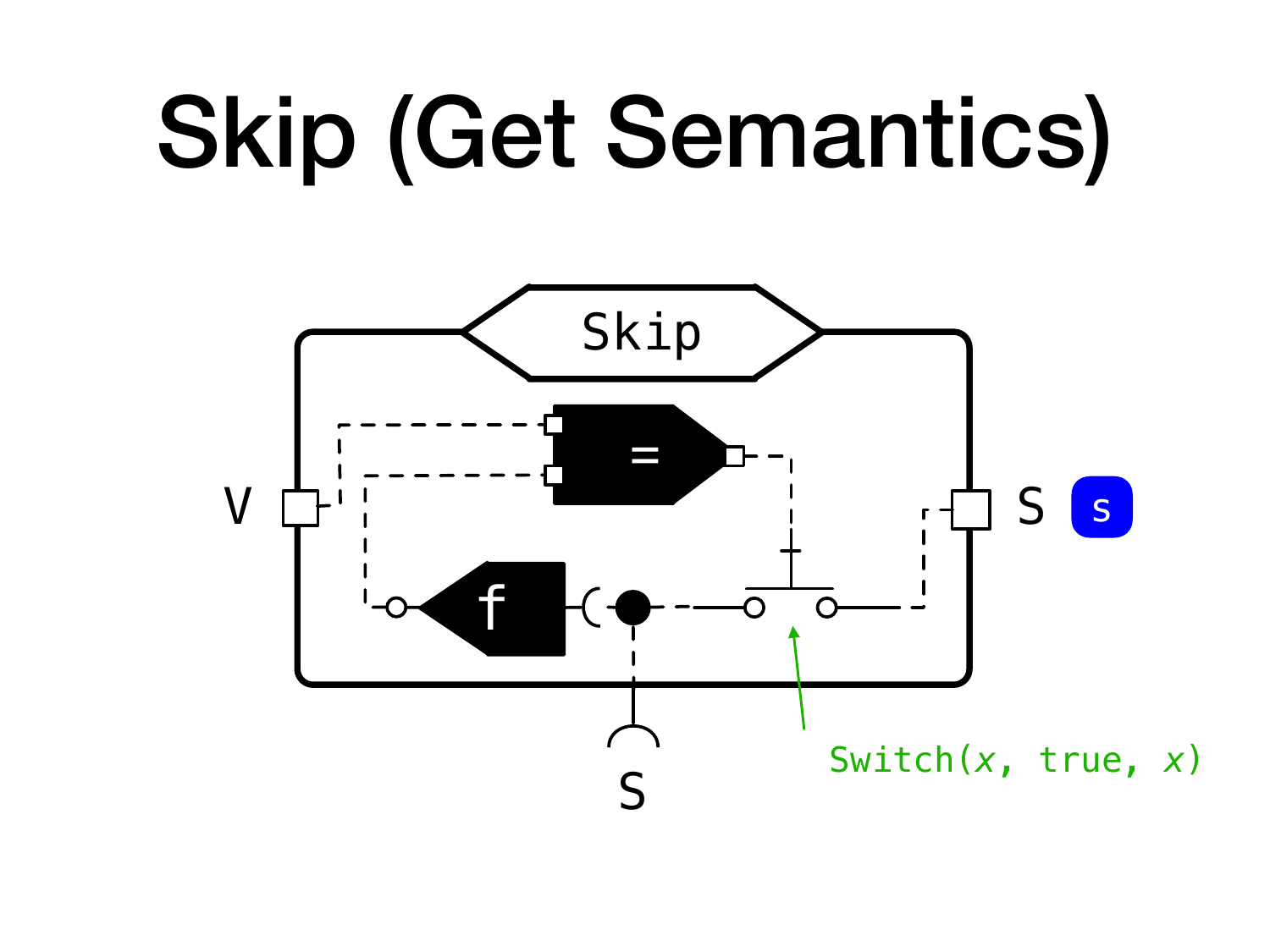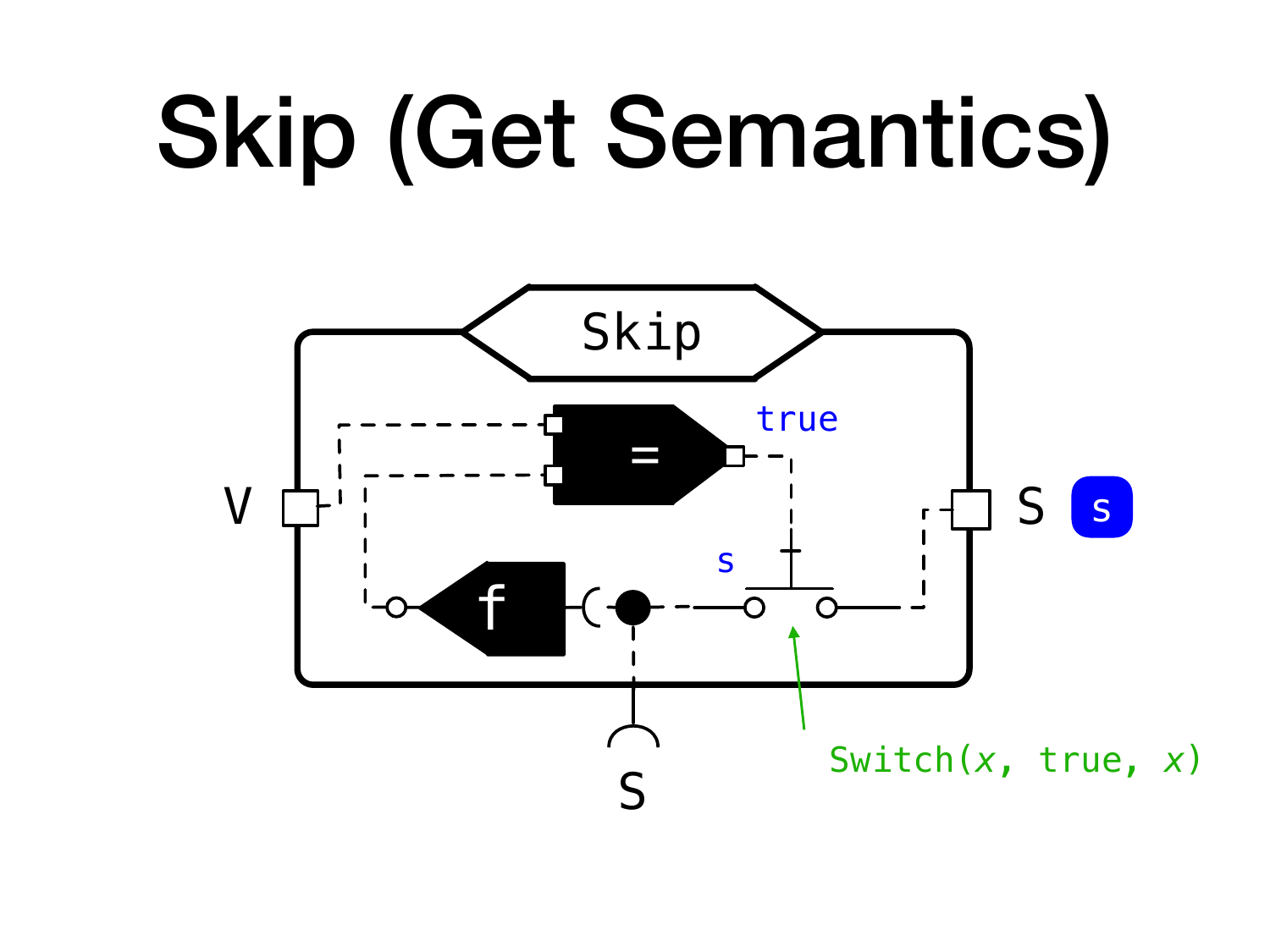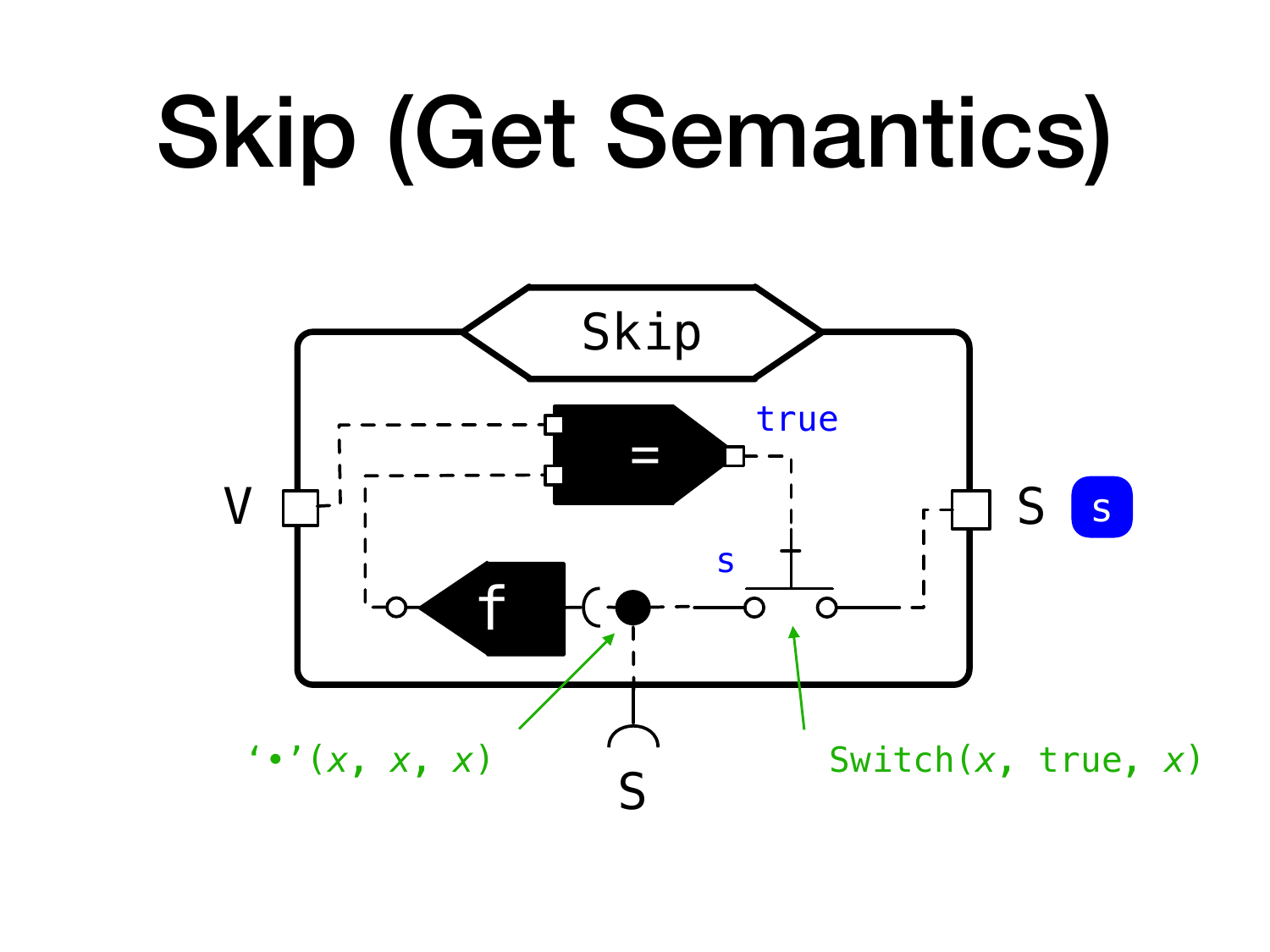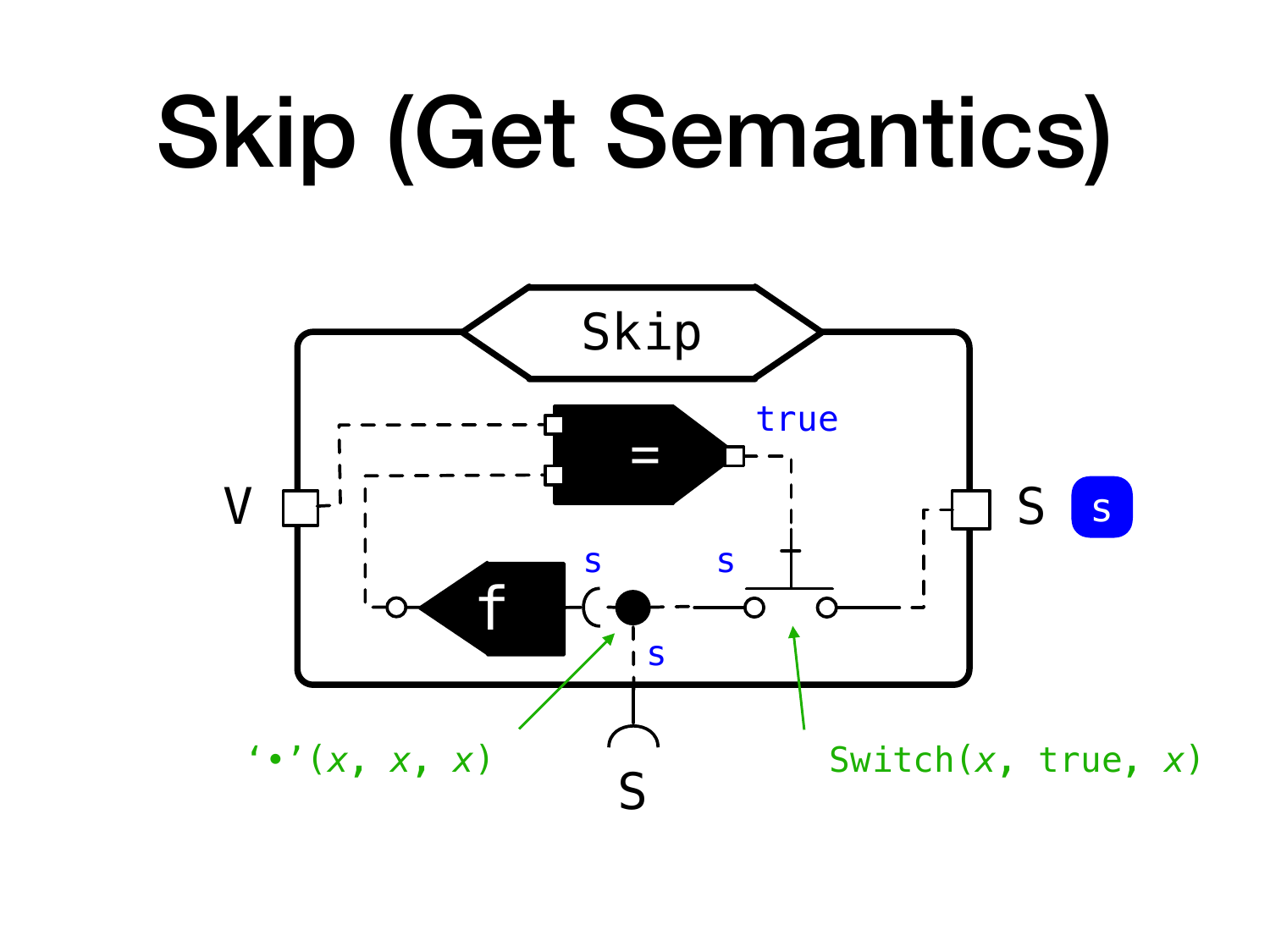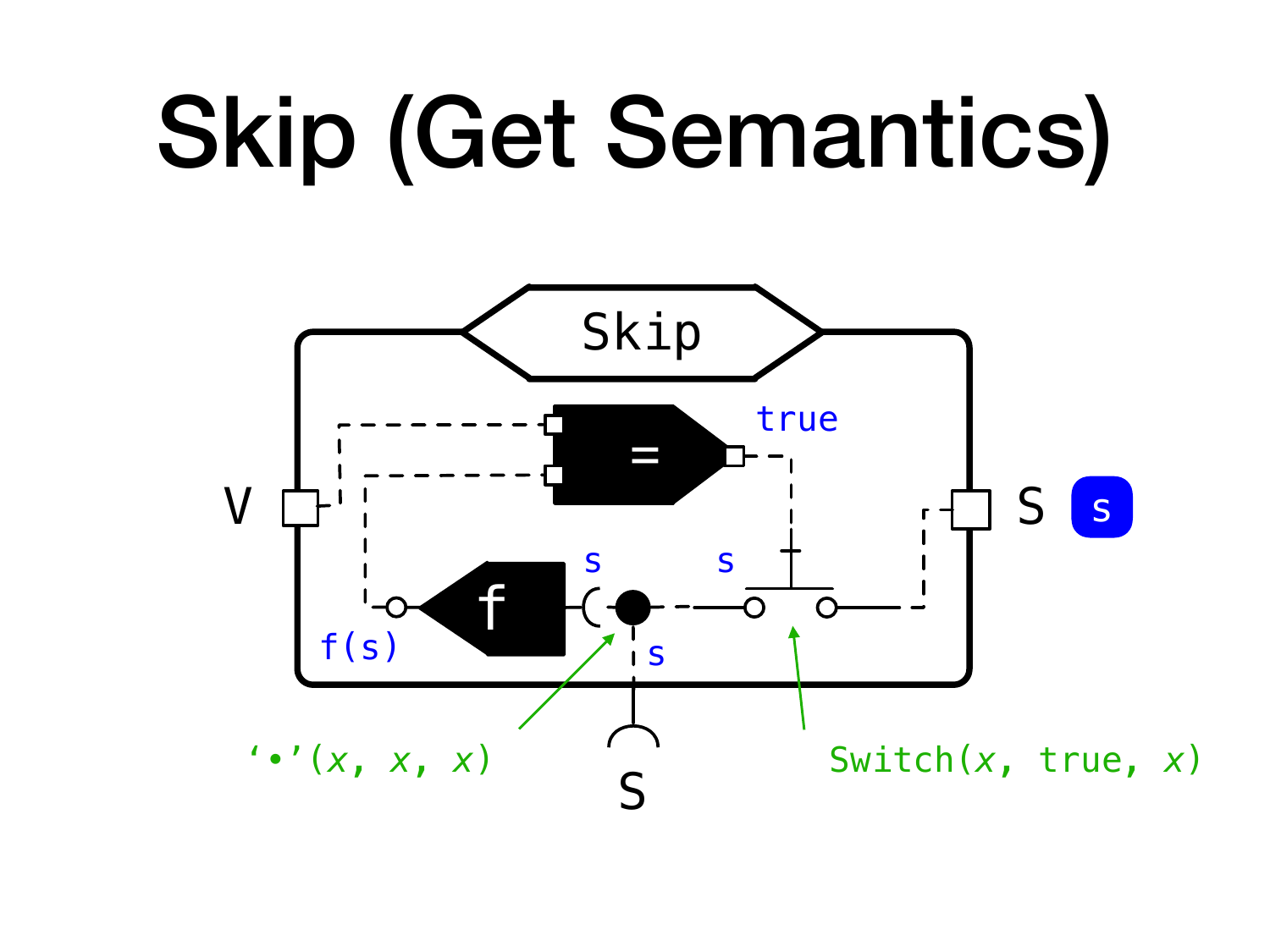$' = ' (x, x, true)$ '='(*x*, *y*, false) if *x* ≠ *y*

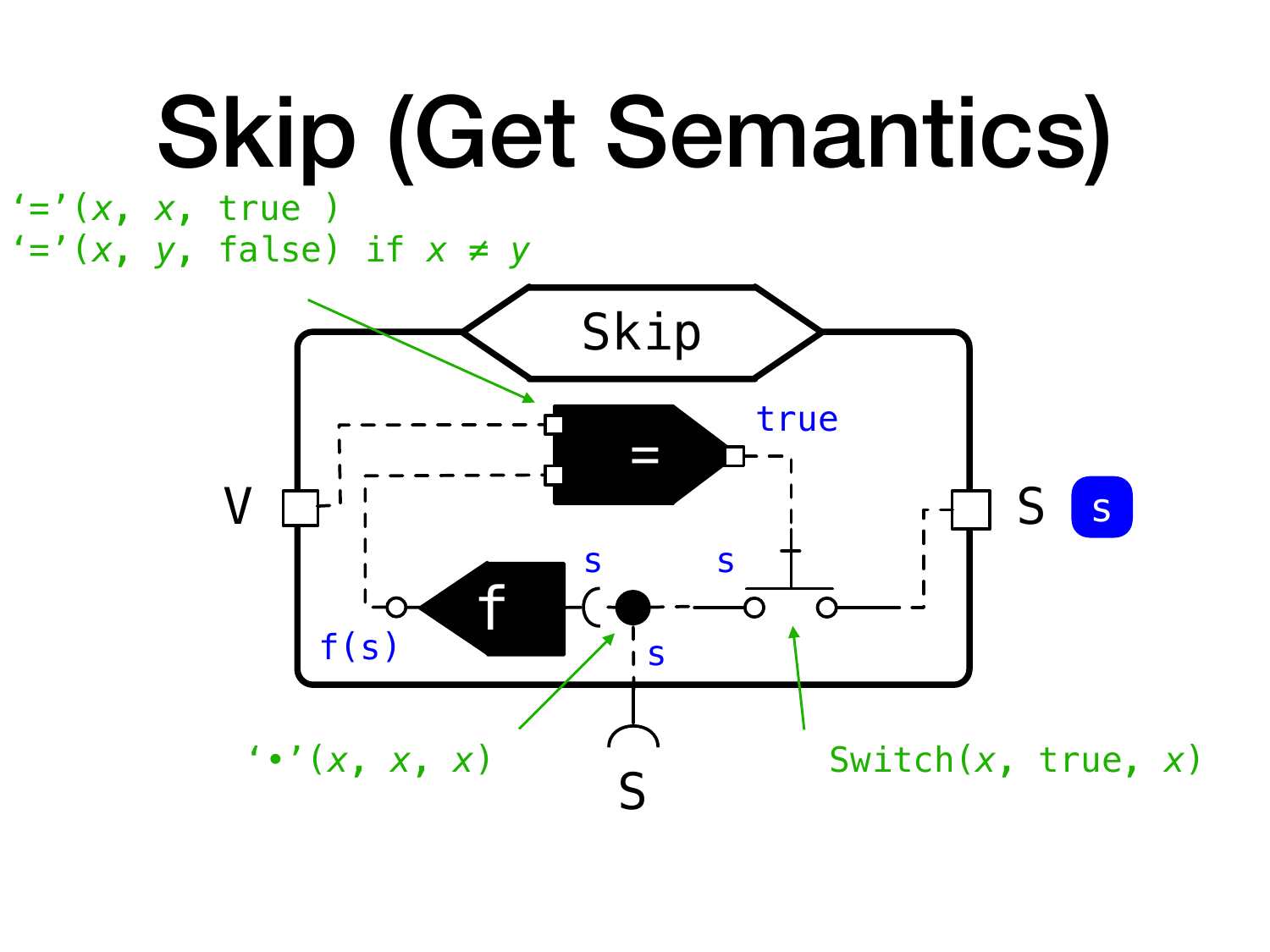$' = ' (x, x,$  true ) '='(*x*, *y*, false) if *x* ≠ *y*

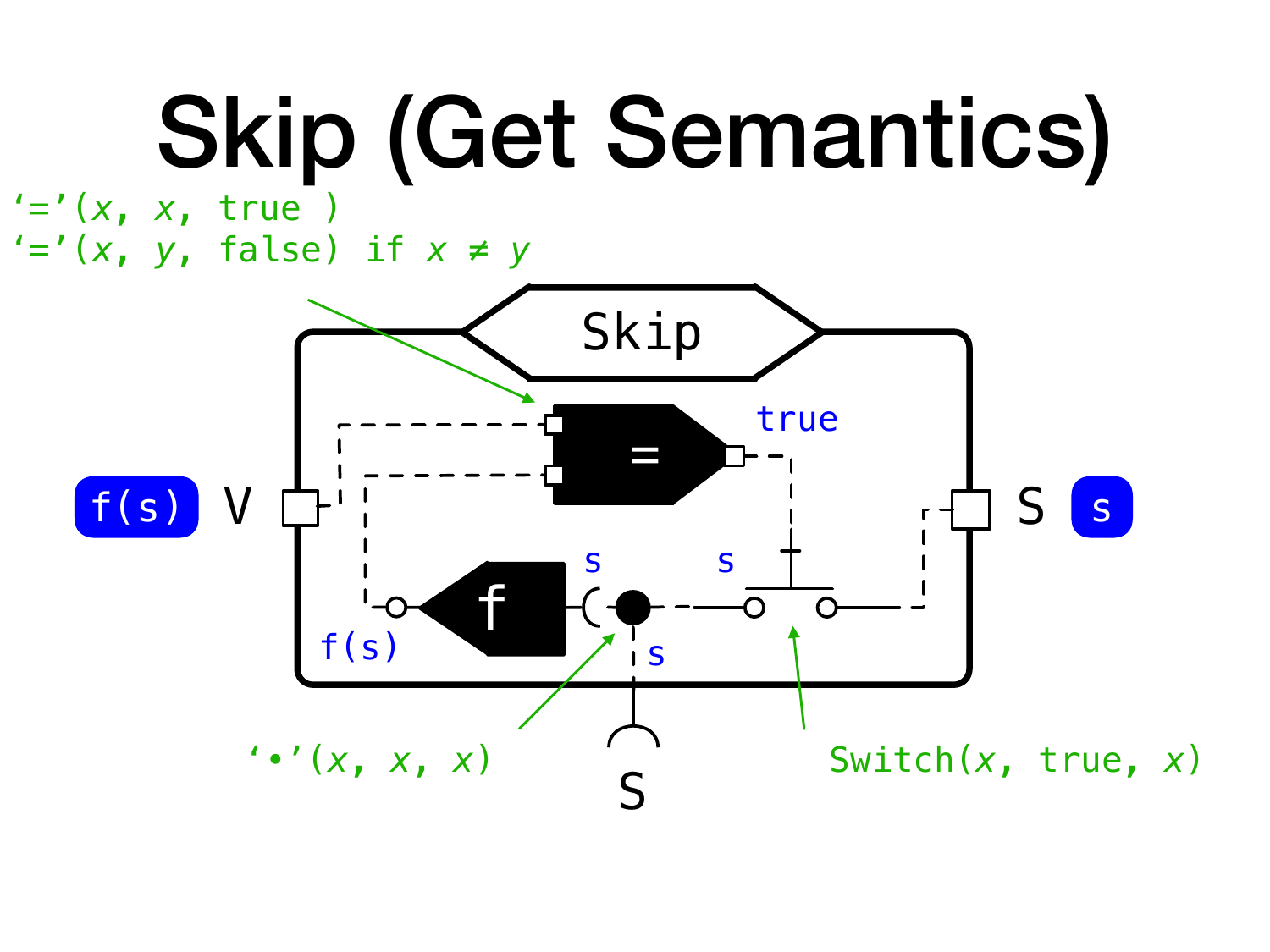## How This Can Help

- A drag-and-drop visual editor, which is easier to use for programmers not familiar with Haskell
- Novice programmers often need to start from an operational understanding of the language.
- Proficient programmers sometimes also need to debug their program by tracing its execution.
	- BiGUL has an axiomatic semantics (to appear in the next session), which currently does not cover lens composition.